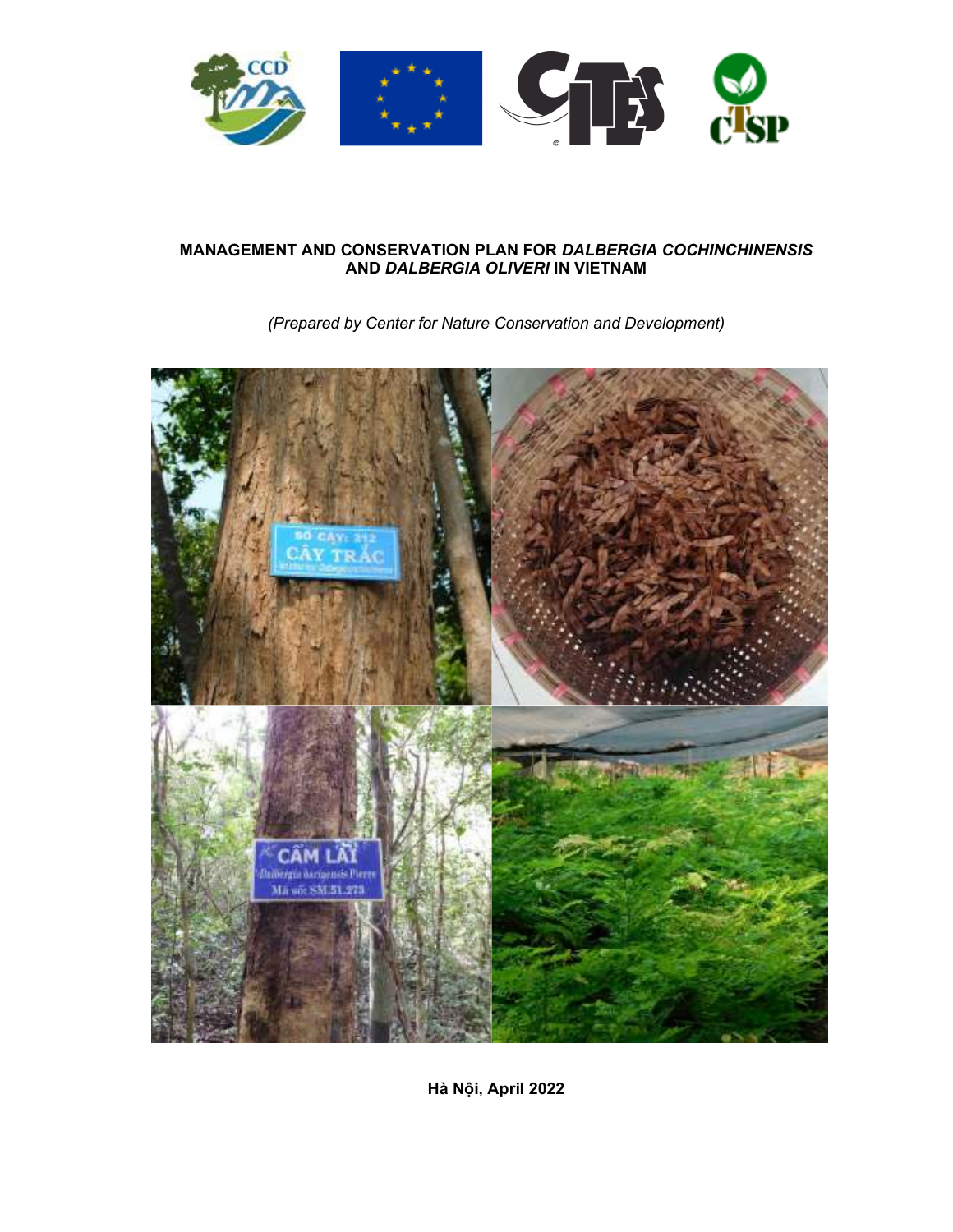| Project title:           | Strengthening the management and conservation of Dalbergia<br>cochinchinensis and Dalbergia oliveri in Vietnam.                                                                                                          |  |  |  |  |  |
|--------------------------|--------------------------------------------------------------------------------------------------------------------------------------------------------------------------------------------------------------------------|--|--|--|--|--|
| Programme:               | <b>CITES Tree Species Programme</b>                                                                                                                                                                                      |  |  |  |  |  |
| Project funding:         | European Union support to CITES Secretariat                                                                                                                                                                              |  |  |  |  |  |
| Implementing<br>partner: | Center for Nature Conservation and Development                                                                                                                                                                           |  |  |  |  |  |
| Cover illustration:      | Upper left photo $- A D$ cochinchinensis tree labeled for protection and<br>management in Dak Uy Protected Area - taken in 2020.                                                                                         |  |  |  |  |  |
|                          | Upper right photo $-$ Seeds of D. cochinchinensis collected in Dak Uy<br>Protected Area - taken in 2019.                                                                                                                 |  |  |  |  |  |
|                          | Lower left photo $-$ A D. oliveri tree labeled for protection and<br>management in Cat Tien National Park - taken in 2019.                                                                                               |  |  |  |  |  |
|                          | Lower right photo - A nursery with <i>D. oliveri</i> seedlings in Bu Gia Map<br>national park - taken in 2020.                                                                                                           |  |  |  |  |  |
|                          | Photo credit: La Quang Trung/CCD.                                                                                                                                                                                        |  |  |  |  |  |
| Citation:                | Center for Nature Conservation and Development (2021). Management<br>and conservation plan for Dalbergia cochinchinensis and Dalbergia<br>oliveri in Vietnam. Center for Nature Conservation and Development,<br>Ha Noi. |  |  |  |  |  |
| Copyright:               | Center for Nature Conservation and Development                                                                                                                                                                           |  |  |  |  |  |
|                          | No. 5, Alley 56/119, Tu Lien Street, Tay Ho District, Ha Noi, Vietnam.                                                                                                                                                   |  |  |  |  |  |
|                          | Tel: +84 (0) 246 682 0486                                                                                                                                                                                                |  |  |  |  |  |
|                          | E-mail: info@ccd.org.vn                                                                                                                                                                                                  |  |  |  |  |  |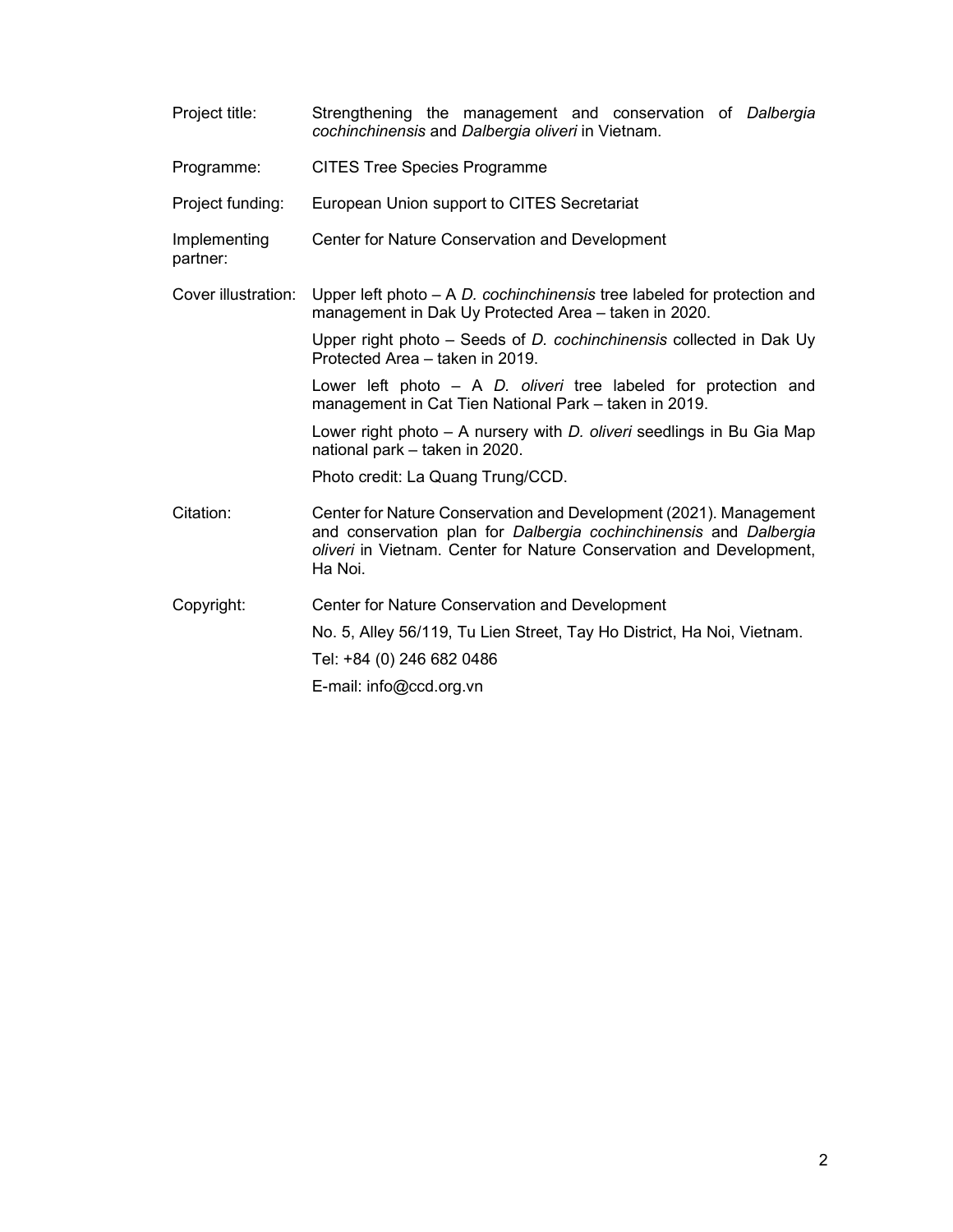# **CONTENTS**

| 1.5. Constraints in management, protection, and recovery of Dalbergia 9                   |  |
|-------------------------------------------------------------------------------------------|--|
|                                                                                           |  |
|                                                                                           |  |
|                                                                                           |  |
| 3. PLAN FOR MANAGEMENT AND CONSERVATION OF D. COCHINCHINENSIS AND D.                      |  |
|                                                                                           |  |
|                                                                                           |  |
|                                                                                           |  |
|                                                                                           |  |
|                                                                                           |  |
|                                                                                           |  |
|                                                                                           |  |
|                                                                                           |  |
|                                                                                           |  |
|                                                                                           |  |
|                                                                                           |  |
| 5.1.1. Ministry of Agriculture and Rural Development (MARD)  19                           |  |
| 5.1.2. Ministry of Natural Resource and Environment (MONRE)  19                           |  |
|                                                                                           |  |
|                                                                                           |  |
|                                                                                           |  |
|                                                                                           |  |
|                                                                                           |  |
|                                                                                           |  |
|                                                                                           |  |
|                                                                                           |  |
|                                                                                           |  |
|                                                                                           |  |
| Appendix 2. Distribution map of D. cochinchinensis and D. oliveri by districts 26         |  |
| Appendix 3. Distribution map of D. cochinchinensis and D. oliveri by protected areas.  27 |  |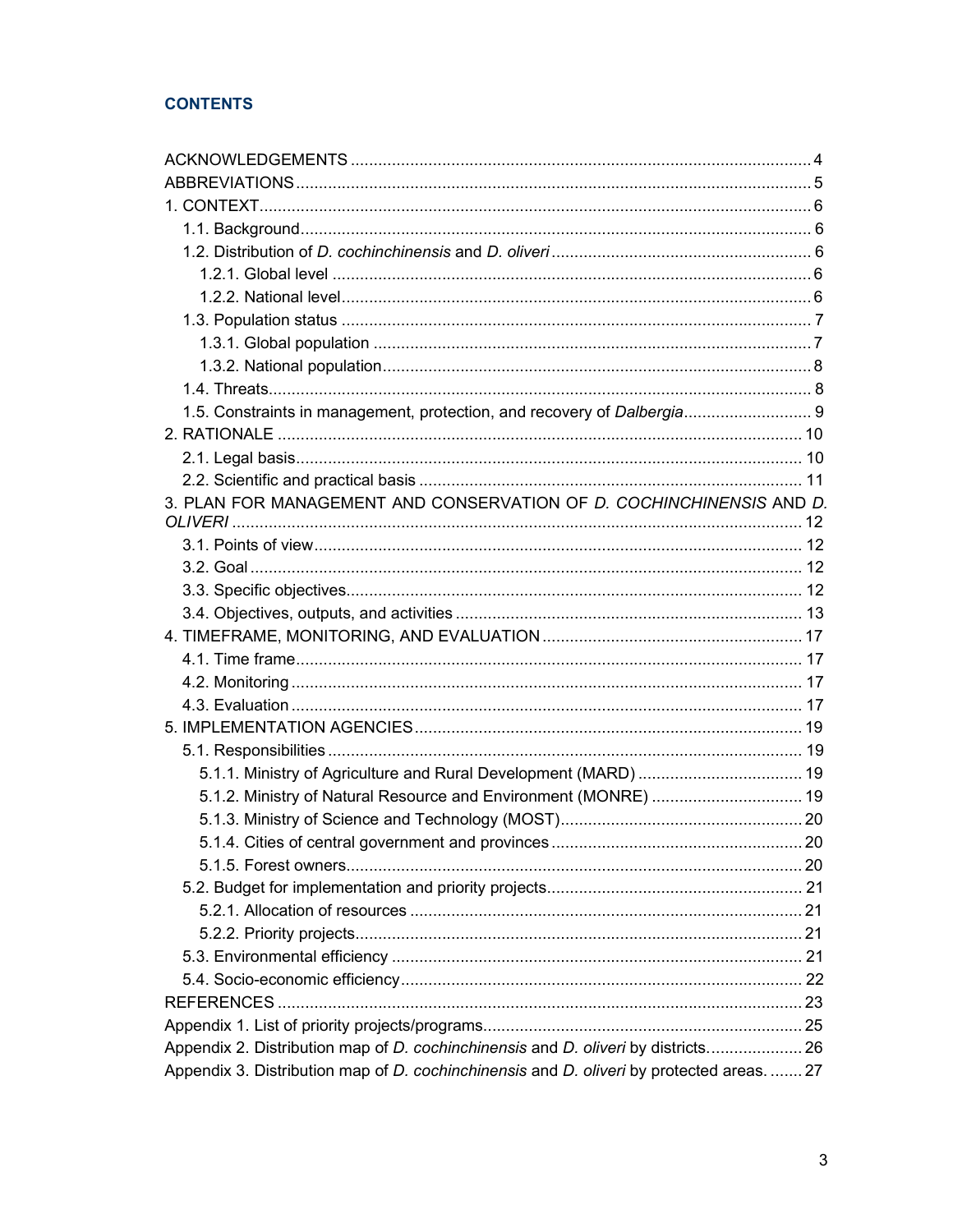#### **ACKNOWLEDGEMENTS**

The proposed "Management and conservation plan for *Dalbergia cochinchinensis* and *Dalbergia oliveri* in Vietnam" was developed under the support of the European Union for the CITES Tree Species Programme through the project "Strengthening the management and conservation of *Dalbergia cochinchinensis* and *Dalbergia oliveri* in Vietnam".

We would like to thank the following individuals and organizations for their time to contribute to the development of this plan and participate in our technical meetings. They are Mr. Truong Tat Do – VNFOREST, Mr. Ngo Le Tru – VNFOREST, Mr. Tran Cao Nguyen – SRI (VAFS), Mr. Nguyen Tu Kim RIFI (VAFS), Mr. Nguyen Quoc Dung (FIPI), Mr. Do Van Truong – VNMN (VAST), Mrs. Nguyen Thi Kim Thanh – HUS, Mr. Bui Van Thanh – IEBR (VAST), Mr. Vu Anh Tai – IG (VAST), Mr. Nguyen Tien Hiep – Plant Conservation Specialist, Mr. Do Van Ban – Timber Management Specialist, Mr. Tran Dinh Nghia – Botanical Expert, and our project team members.

We are grateful to Mrs. Ha Thi Tuyet Nga – Director, Mr. Vuong Tien Manh – Deputy Director, and Mr. Nguyen Tuan Anh – Expert of CITES Management Authority of Vietnam, Ministry of Agriculture and Rural Development for their support and assistance in this project.

We would like to express our gratitude to Mr. Hooi Chiew Thang – Regional Coordinator for Asia, Ms. Milena Sosa Schmidt – CITES Tree Species Programme Coordinator and Regional Coordinator for Central and South America and the Caribbean, and Dr. Haruko Okusu - Chief, Outreach and Projects Unit, of the CITES for their generous support during the implementation of the project.

On behalf of the project team.

Nguyen Manh Ha

Project Team Leader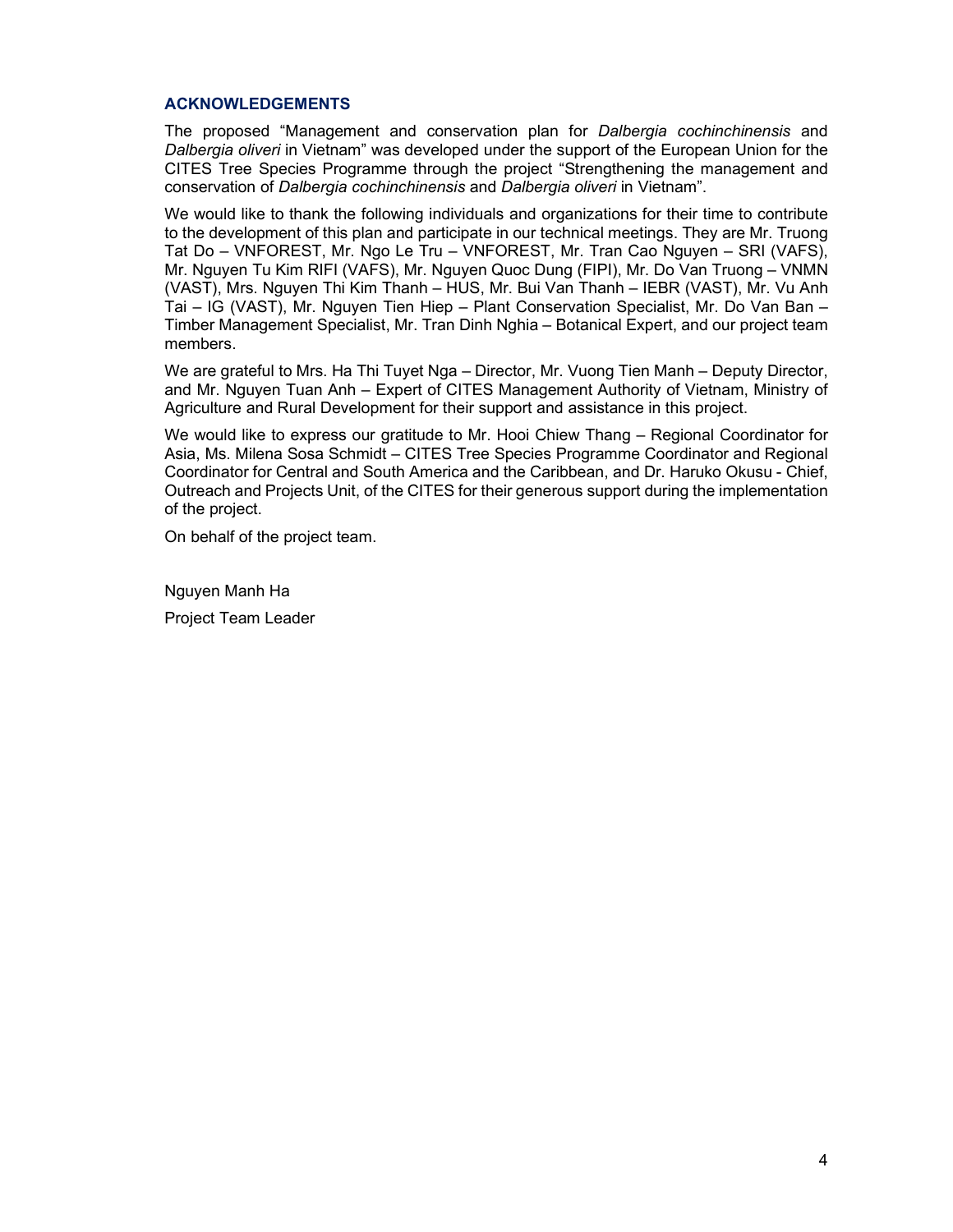# **ABBREVIATIONS**

| <b>ANR</b>         | Assisted natural regeneration                                                                                                                                                                                                                                                                                                                                                                                                                                                                                   |
|--------------------|-----------------------------------------------------------------------------------------------------------------------------------------------------------------------------------------------------------------------------------------------------------------------------------------------------------------------------------------------------------------------------------------------------------------------------------------------------------------------------------------------------------------|
| <b>CBD</b>         | <b>Convention on Biological Diversity</b>                                                                                                                                                                                                                                                                                                                                                                                                                                                                       |
| <b>CCD</b>         | Center for Nature Conservation and Development                                                                                                                                                                                                                                                                                                                                                                                                                                                                  |
| <b>CITES</b>       | Convention on International Trade in Endangered Species of Wild Fauna<br>and Flora                                                                                                                                                                                                                                                                                                                                                                                                                              |
| <b>DARD</b>        | Department of Agriculture and Rural Development                                                                                                                                                                                                                                                                                                                                                                                                                                                                 |
| <b>DBH</b>         | Diameter at Breast Height (at 1.3 m from the ground level)                                                                                                                                                                                                                                                                                                                                                                                                                                                      |
| D.                 | Dalbergia                                                                                                                                                                                                                                                                                                                                                                                                                                                                                                       |
| <b>EIA</b>         | <b>Environmental Investigation Agency</b>                                                                                                                                                                                                                                                                                                                                                                                                                                                                       |
| EN                 | Endangered                                                                                                                                                                                                                                                                                                                                                                                                                                                                                                      |
| EU                 | European Union                                                                                                                                                                                                                                                                                                                                                                                                                                                                                                  |
| <b>FIPI</b>        | Forest Inventory Planning Institute                                                                                                                                                                                                                                                                                                                                                                                                                                                                             |
| <b>GPS</b>         | <b>Global Positioning System</b>                                                                                                                                                                                                                                                                                                                                                                                                                                                                                |
| Ha                 | Hectare                                                                                                                                                                                                                                                                                                                                                                                                                                                                                                         |
| <b>HUS</b>         | Ha Noi University of Science - Vietnam National University                                                                                                                                                                                                                                                                                                                                                                                                                                                      |
| <b>IEBR</b>        | Institute of Ecology and Biological Resources                                                                                                                                                                                                                                                                                                                                                                                                                                                                   |
| IG                 | Institute of Geography                                                                                                                                                                                                                                                                                                                                                                                                                                                                                          |
| <b>IUCN</b>        | International Union for Conservation of Nature                                                                                                                                                                                                                                                                                                                                                                                                                                                                  |
| <b>MARD</b>        | Ministry of Agriculture and Rural Development                                                                                                                                                                                                                                                                                                                                                                                                                                                                   |
| <b>MONRE</b>       | Ministry of Natural Resource and Environment                                                                                                                                                                                                                                                                                                                                                                                                                                                                    |
| <b>MOST</b>        | Ministry of Science and Technology                                                                                                                                                                                                                                                                                                                                                                                                                                                                              |
| ND-CP              | Decree of the government                                                                                                                                                                                                                                                                                                                                                                                                                                                                                        |
| <b>PPC</b>         | <b>Provincial People's Committee</b>                                                                                                                                                                                                                                                                                                                                                                                                                                                                            |
| <b>QD-BNN-TCLN</b> | Decision - MARD - VNFOREST                                                                                                                                                                                                                                                                                                                                                                                                                                                                                      |
| QD-TTg             | Decision of Prime Minister                                                                                                                                                                                                                                                                                                                                                                                                                                                                                      |
| <b>RIFI</b>        | Research Institute of Forest Industry                                                                                                                                                                                                                                                                                                                                                                                                                                                                           |
| SRI                | Silviculture Research Institute                                                                                                                                                                                                                                                                                                                                                                                                                                                                                 |
| <b>SUF</b>         | Special-Use Forests, known as Protected Ares, are mainly used to<br>conserve natural forest ecosystems, genetic resources of forest<br>organisms, carry out scientific research, preserve historical - cultural<br>relics, beliefs, and places of scenic beauty associated with ecotourism;<br>and provide forest environmental services. SUFs include national parks;<br>nature reserves; species and habitat conservation areas; landscape<br>protection areas; and scientific research or experiment forests |
| <b>VAFS</b>        | Vietnamese Academy of Forest Sciences                                                                                                                                                                                                                                                                                                                                                                                                                                                                           |
| VAST               | Vietnam Academy of Science and Technology                                                                                                                                                                                                                                                                                                                                                                                                                                                                       |
| <b>VNFOREST</b>    | Vietnam Administration of Forestry                                                                                                                                                                                                                                                                                                                                                                                                                                                                              |
| <b>VNMN</b>        | Vietnam National Museum of Nature                                                                                                                                                                                                                                                                                                                                                                                                                                                                               |
| VU                 | Vulnerable                                                                                                                                                                                                                                                                                                                                                                                                                                                                                                      |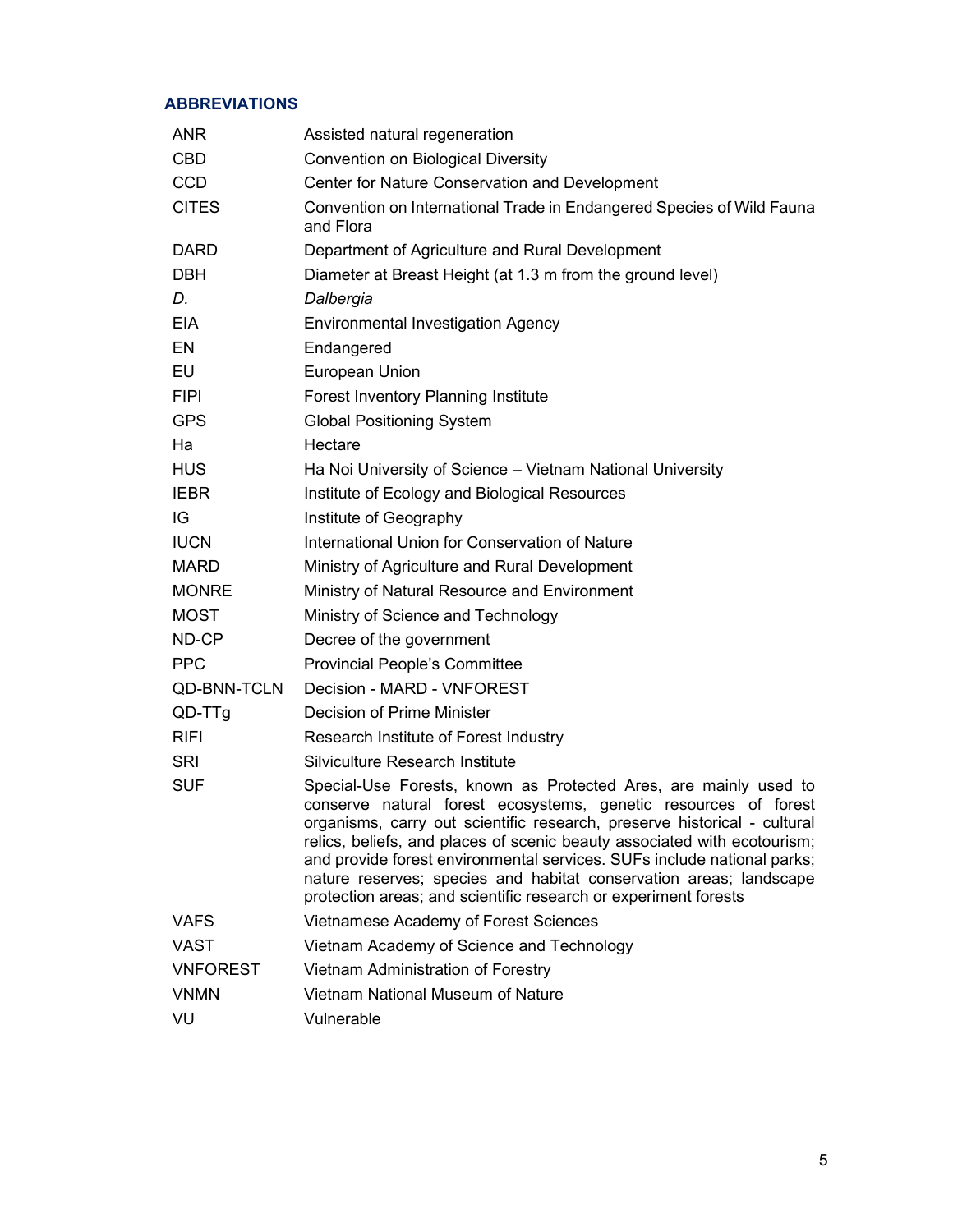# **1. CONTEXT**

#### **1.1. Background**

Vietnam is a tropical monsoon climate country, which has an average annual rainfall from 1,400 mm to 2,400 mm; average humidity from 80 to 85%; and average temperature of the coldest month from 10<sup>o</sup>C to 16<sup>o</sup>C in the north and from 20<sup>o</sup>C to 24<sup>o</sup>C in the south, and of the summer is from 25<sup>0</sup>C to 30<sup>0</sup>C (MONRE, 2019). According to the Decision 1558/QD-BNN-TCLN of the Vietnam Administration of Forestry dated 13 April 2021, the country has a total of 14,677,215 ha of forested area, of which, the watershed protection forests and protected areas account for more than 5.2 million ha, and the forest cover is about 42%.

Vietnam is one of the 25 highest levels of biodiversity countries in the world with about 20,000 species of plants, 3000 species of fish, more than 1000 species of birds, and over 300 species of mammals (Loc et al., 2018). Endemic plant species are about 10% (Loc et al., 2018). Orchidaceae, Fabaceae, Poaceae, Euphorbiaceae, Rubiaceae, Cyperaceae, Asteraceae, Lauraceae, Fagaceae, and Acanthaceae are the 10 largest families of vascular plants in Vietnam with the first largest family (Orchidaceae) comprising 1,212 species and the  $10<sup>th</sup>$ largest one (Acanthaceae) consisting of 177 species (Loc et al., 2018).

However, Vietnam has been facing serious biodiversity loss due to deforestation and forest degradation as well as illegal hunting, logging, and trade in wild plants and animals. Amongst the illegal logging and trading plant species, *D. cochinchinensis* and *D. oliveri* are the most wanted rosewood species in trade for high-end furniture and decoration products, even though both species are listed in the Red Book of Vietnam, IUCN Red List of Threatened Species and Appendix II of CITES (EIA, 2017).

Rosewood is one of the most special wood groups because its timber is well-known for durability, corrosion resistance, and termite resistance, and has been used in construction and furniture for a century. Particularly, processed household and handicraft products from *D. cochinchinensis* and *D. oliveri* have high commercial value. Therefore, *D. cochinchinensis* and *D. oliveri* have been the most heavily exploited and traded species in Vietnam and many countries in the world. Whilst the wild populations are small and fragmented, lacking population protection, conservation, and restoration measures are posing these species at high risk of extinction in many places in Vietnam (Center for Nature Conservation and Development, 2021).

## **1.2. Distribution of** *D. cochinchinensis* **and** *D. oliveri*

## *1.2.1. Global level*

According to Nguyen et al. (2019a), *D. cochinchinensis* is mainly distributed in Cambodia, Laos, Thailand, and Vietnam.

*D. oliveri* distributes in Cambodia, Myanmar, Laos, Thailand, and Vietnam (Nguyen et al., 2019b).

#### *1.2.2. National level*

*D. cochinchinensis* mainly distributed in central provinces, some south-eastern provinces, and very few southwestern provinces. These provinces include Quang Tri (Cam Lo district)<sup>1</sup>, Da Nang city, Quang Nam province (Hien and Phuoc Son districts), Kon Tum province (Dak Ha, Sa Thay, Ngoc Hoi and Kon Plong districts), Gia Lai province (Krong Pa, Chu Pah, Ia Pa, Ayun Pa, Mang Yang, Dak Doa, Ia Grai, K'Bang and Duc Co districts), Dak Lak province (Buon Don, Ea Sup, Ea Kar, Krong Nang and Krong Pong districts), Lam Dong province (Cat Tien, Bao Lam and Da Teh districts), Binh Thuan province (Ham Thuan Bac district), Dong Nai province (Dinh Quan, Trang Bom, Vinh Cuu, Tan Phu, and Thong Nhat districts), Tay Ninh province (Tan Bien district), and Kien Giang province (Phu Quoc district) (La et al., 2021; Nguyen et al.,

<sup>1</sup> This location was recently confirmed by CCD staff (Nguyen Manh Ha, personal communication, 27 January 2022).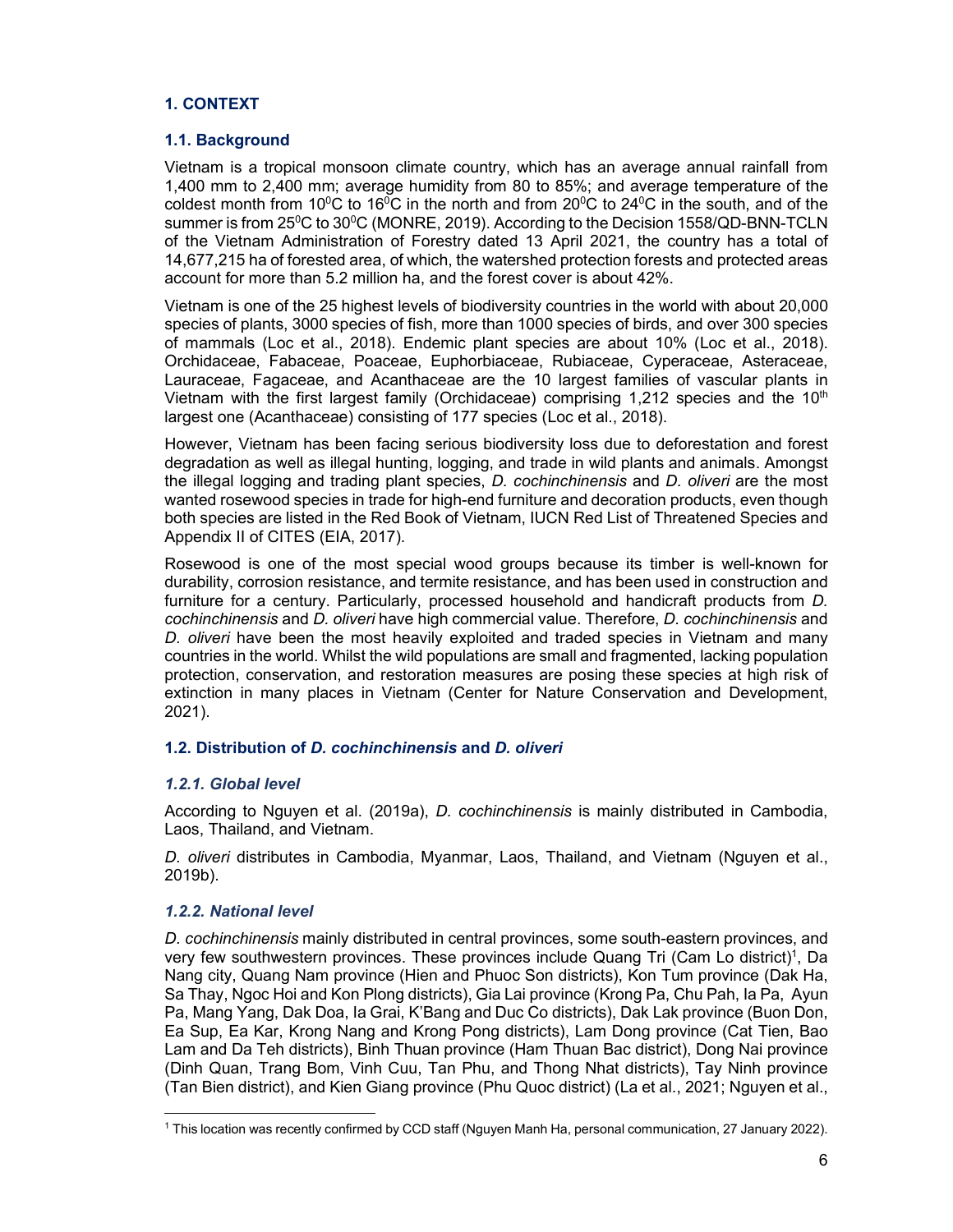2019a) (see Appendix 2). *D. cochinchinensis* may have been extinct in some historical distribution locations such as Ben Cat and Thu Dau Mot towns of Binh Duong province and Thu Duc district of Ho Chi Minh city due to the urbanization (Nguyen et al., 2019a).

In protected areas*, D. cochinchinensis* is found in Dak Uy Special-Use Forests (SUF), Chu Mom Ray national park, Kon Plong watershed protection forests, Yok Don national park, Ea So nature reserve, Krong Nang watershed protection forests, Ia Rsai watershed protection forests, Nam Song Ba watershed protection forests, Kon Ka Kinh national park, Ia Grai watershed protection forests, Kon Chu Rang nature reserve, Duc Co watershed protection forests, Chu Mo watershed protection forests, Dong Nai nature reserve, Cat Tien national park, Tan Phu watershed protection forests, Ham Thuan – Da Mi watershed protection forests, and Phu Quoc national park (La et al., 2021) (see Appendix 3).

*D. oliveri* can be found in the following locations: Quang Tri province (Huong Hoa district), Da Nang city (Son Tra district), Kom Tum (Sa Thay, Ngoc Hoi, and Dak To districts), Gia Lai province (Krong Pa, Ia Grai, Duc Co and Chu Prong districts), Dak Lak province (Ea Kar, Krong Nang, Ea Sup, Buon Don and Lak districts), Dak Nong province (Dak Mil and Cu Jut districts), Lam Dong province (Lang Biang, Lac Duong, Da Teh and Di Linh districts), Dong Nai province (Vinh Cuu, Tan Phu, Thong Nhat, and Xuan Loc district), Phu Yen province, Khanh Hoa province, Ninh Thuan province (Thuan Nam and Ninh Son districts), Binh Thuan (Ham Thuan Bac district), Binh Phuoc province (Bu Dang and Bu Gia Map districts), Tay Ninh province and Ba Ria-Vung Tau provinces (Tan Thanh and Xuyen Moc districts) (La et al., 2021; Nguyen et al., 2019b) (see Appendix 2).

In protected areas*, D. oliveri* is found at Chu Mom Ray national park, Yok Don national park, Ea So nature reserve, Krong Nang watershed protection forests, Ia Rsai watershed protection forests, Nam Song Ba watershed protection forests, Ia Grai watershed protection forests, Duc Co watershed protection forests, Dong Nai nature reserve, Cat Tien national park, Ham Thuan – Da Mi watershed protection forests, Bu Gia Map national park, Dinh mountain, Binh Chau-Phuoc Buu national park (La, et al., 2021) (see Appendix 3).

## **1.3. Population status**

#### *1.3.1. Global population*

#### *a) Dalbergia cochinchinensis*

In the world, *D. cochinchinensis* is mainly distributed in Cambodia, Laos and Thailand (Nguyen et al., 2019a). According to the IUCN Red List of Threatened Species, the conservation status of *D. cochinchinensis* is Vulnerable (Asian Regional Workshop (Conservation & Sustainable Management of Trees in Viet Nam), 1998). *D. cochinchinensis* is also listed in Appendix II of CITES.

In Cambodia, *D. cochinchinensis* was recorded in some provinces of Kampong Thom, Kampung Speu, Preah Vihear, Ratanakiri, Pursat, Siem Reap, Kratie, Koh Kong, Stung Treng, and Modulriki but their population size was unknown (UNEP-WCMC, 2018). The latest study indicated that the population density of above 5 cm DBH trees is 2.6 trees/ha in the Choam Ksant district of Preah Vihear province (Say, Chheang, Hort, et al., 2021; Say, Chheang, Kim, et al., 2021).

In Laos, *D. cochinchinensis* was reported to distribute in the southern provinces of Champasak, Attapeu and Sekong and the central provinces of Bolikhamsai and Khammouane (UNEP-WCMC, 2018). The population size is unknown and seems to be faded as field surveys in 2012 did not record mature individuals (UNEP-WCMC, 2018).

In Thailand, *D. cochinchinensis* was said to be in the Northeast and the stock was estimated to be between 80,000 – 100,000 trees (Rose, 2014).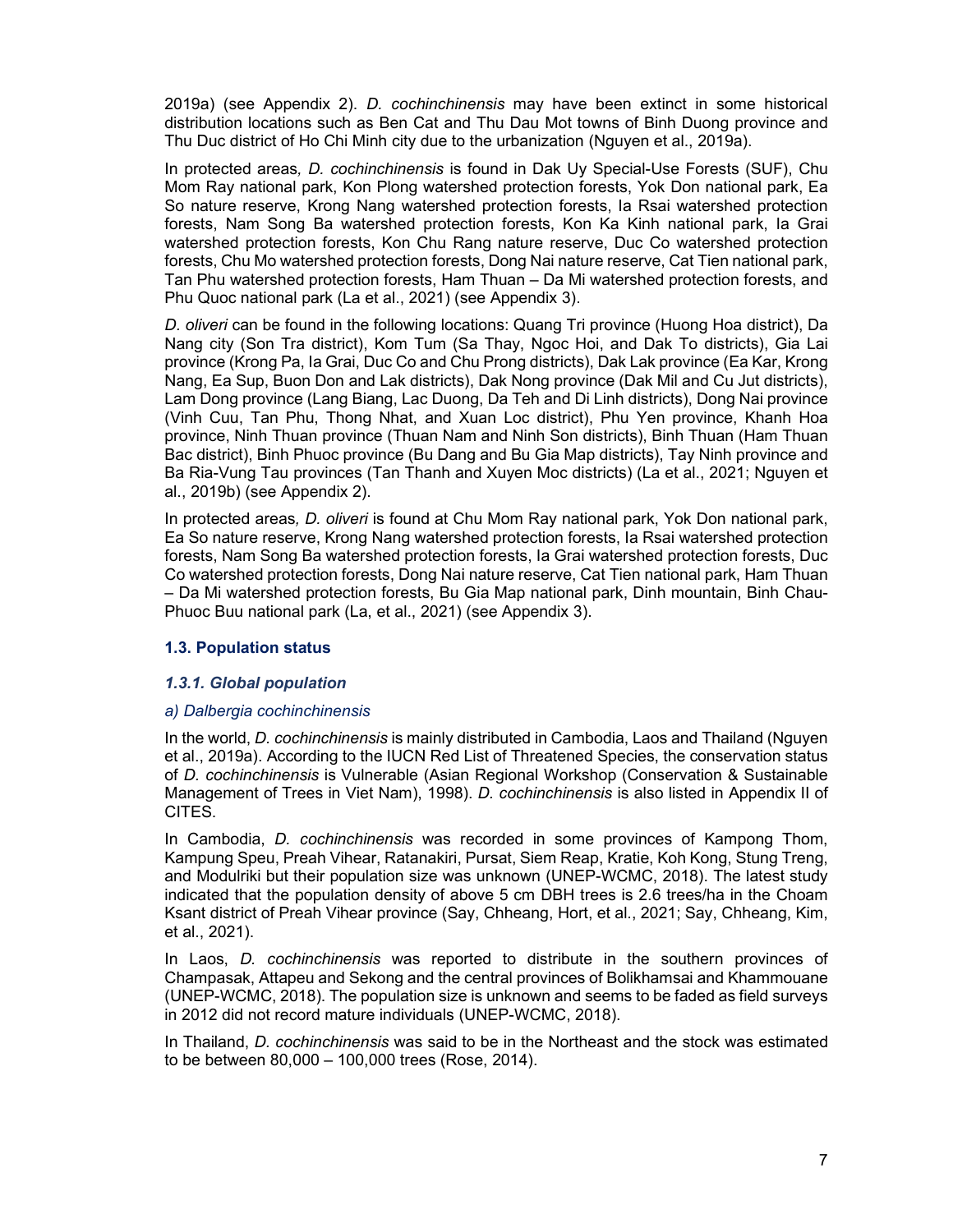#### *b) Dalbergia oliveri*

In the world, the species distributes in Cambodia, Myanmar, Laos, and Thailand (Nguyen et al., 2019b). According to the IUCN Red List of Threatened Species, the conservation status of *D. oliveri* is Endangered (Nghia, 1998). *D. oliveri* is in the CITES' Appendix.

In Cambodia, *D. oliveri* was reported to be sparsely distributed in the upper part of the country including Kratie, Preah Vihear, Kampong Thom, Ratanakiri, Stung Treng, Pursat and Siem Reap provinces (Say, Chheang, Hort, et al., 2021; Say, Chheang, Kim, et al., 2021). The population size is unknown but the latest surveys in the Choam Ksant district of Preah Vihear province showed that the population is low because the above 0.5 cm DBH tree density is only 0.8 plants/ha (Say, Chheang, Kim, et al., 2021).

In Laos, there is little information on the distribution of *D. oliveri*. The species was recorded in Khammouane, Bolikhamsai, Attapeu, Savannakhet, and Saravane (Salavan) provinces $^2$  and the population size in these places is not well known.

In Myanmar, *D. oliveri* populations are mainly found in the upper part of the country (Nyi, 2014). It was reported to have an estimated total of 4,000,000 trees of *D. oliveri* including more than two million trees in Sagaing, about 900,000 trees in Shan, 350,000 trees in Mandalay, 200,000 trees in Kachin, 100,000 trees in Chin, 80,000 trees in Magway, 50,000 trees in Bago, and more than 10,000 trees in Rakhine and Ayeyarwaddy (EIA, 2014; Nyi, 2014).

## *1.3.2. National population*

## *a) Dalbergia cochinchinensis*

According to the Vietnam Red Data Book, *D. cochinchinensis* is listed as endangered (MOST & VAST, 2007).

Based on population density from field surveys and calculated areas of the surveyed protected areas, it is estimated that there are about 8,000 trees of *D. cochinchinensis* with a DBH of above 6 cm (called timber trees) in Dak Uy SUF, and 8,000 – 10,000 trees in the Yok Don national park (Dinh et al., 2021). A population of *D. cochinchinensis* in the Kon Ka Kinh national park with the number of trees as many as those in the Dak Uy SUF was also reported, however, the number of large trees is few (Hoang Thanh Son, personal communication, August 31, 2020). Another population of *D. cochinchinensis* with about 1,000 trees in the Tan Phu watershed protection forest can provide seeds (Le Viet Dung, personal communication, October 10, 2019). Many other small populations of *D. cochinchinensis* were also reported to be sparsely distributed in different places such as the Chu Mom Ray national park, Watershed Protection Forests of Nam Song Ba and Ia Rsai, and plantations, especially in forest gardens, production forests, and/or crop fields of local villagers in the central provinces. Unfortunately, no detailed surveys were undertaken to document the number of timber trees (La et al., 2021; Nguyen et al., 2019a).

#### *b) Dalbergia oliveri*

*D. oliveri* is listed as endangered in the Red Data Book of Vietnam (MOST & VAST, 2007). Based on population density from field surveys and calculated areas of the surveyed protected areas, it is estimated that there are about 70,000 – 80,000 *D. oliveri* trees with a DBH of above 6 cm in the Bu Gia Map national park, 140,000 – 160,000 trees in the Cat Tien national park, and  $50.000 - 60.000$  trees in the Yok Don national park (Dinh et al., 2021).

## **1.4. Threats**

Both *D. cochinchinensis* and *D. oliveri* have been facing the main threats of illegal logging and trade, habitat loss, and forest fire (found in the Yok Don national park) for a long time causing the severe decline of mature individuals and fragmented populations. Currently, most of the *D. cochinchinensis* and *D. oliveri* trees that can yield heartwood are found in protected areas.

<sup>2</sup> Global Biodiversity Information Facility: https://www.gbif.org/occurrence/search?taxon\_key=2968432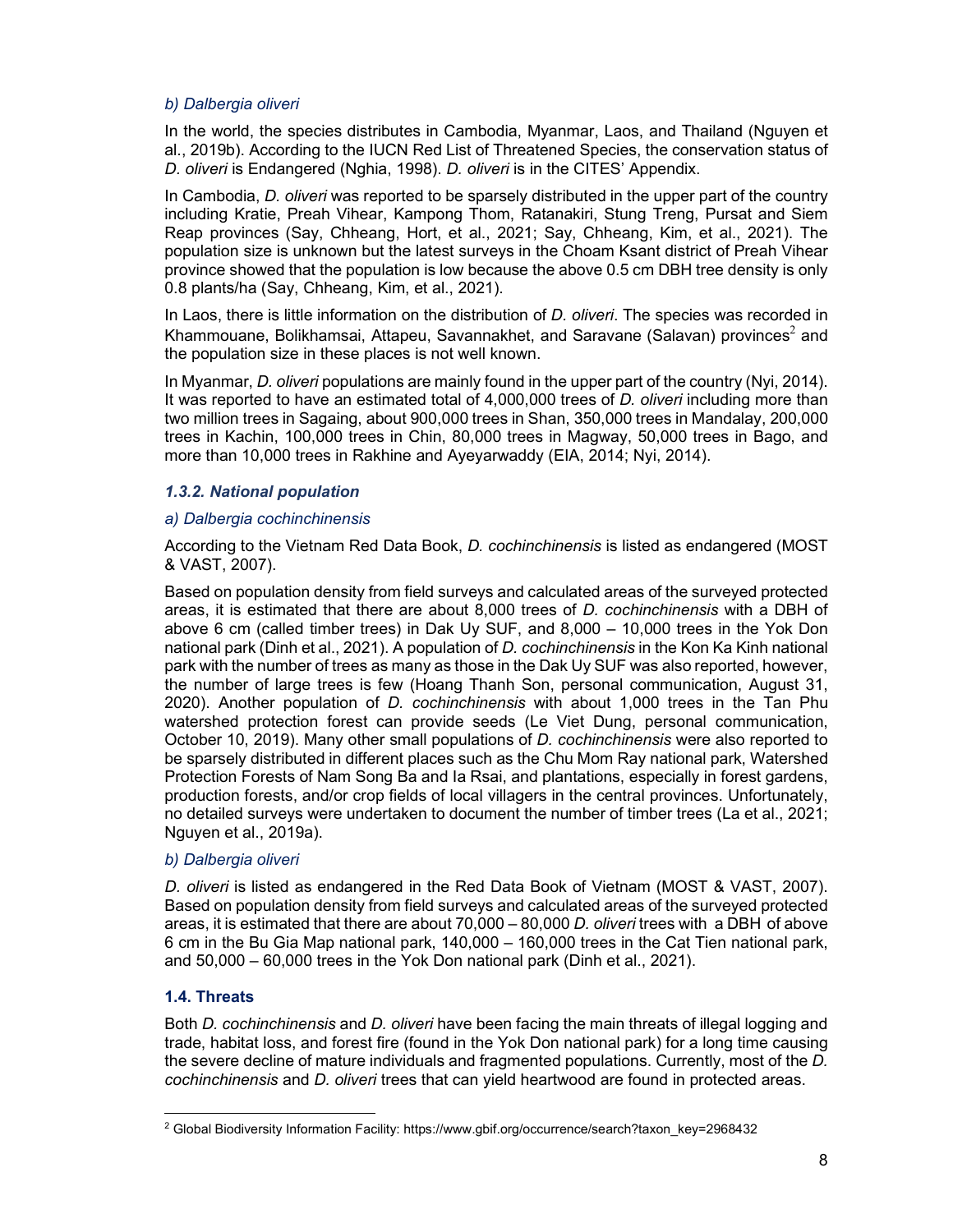Given the fact that *D. cochinchinensis* and *D. oliveri* growth rates and natural reproduction by seeds are low; wild populations have significantly decreased in the past, and the main threats are continuous, the population trends of *D. cochinchinensis* and *D. oliveri* in Vietnam keep decreasing (Center for Nature Conservation and Development, 2021).

#### **1.5. Constraints in management, protection, and recovery of** *Dalbergia*

Although both *D. cochinchinensis* and *D. oliveri* were included in the list of protected species a long time ago (under the list of rare and precious forest plants and animals and the management and protection regime in the Decree No.18/1992/HDBT of the Council of Ministers dated 17 January 1992), stocktaking, harvest, utilization, and exportation of these species were documented.

According to Decree No. 06/2019/ND-CP and its revision, the Decree No. 84/2021/ND-CP, populations and distribution of *Dalbergia* and other endangered plant species listed in these decrees must be periodically studied and updated in all localities. However, there were no studies on the status of population, distribution, harvest and trade of *Dalbergia* species in Vietnam. There were only a few research activities on biological characteristics, seed germination and growth rate in the nursery, natural regeneration of some *Dalbergia* species at a small scale (Bui et al., 2018; Pham et al., 2013, 2011) and some studies on genetic and physiological research (Hien & Phong, 2012; Hung et al., 2020; Phong et al., 2011).

In addition, there was no conservation and management plan for these species developed and implemented in Vietnam to sustain their long-term survival and meet the sustainable harvest and use. This is a big gap in conserving the remnants of *D. cochinchinensis* and *D. oliveri*  populations in particular, and endangered plant species in general.

As *D. cochinchinensis* and *D. oliveri* belong to the precious, rare timber group of high commercial value, it is necessary to have a long-term management and conservation plan to guide protection and management activities for wild populations more effectively, promote research and stocktaking programs to provide information for management and conservation purposes, provide orientations and guidance for restoration through assisted natural regeneration (ANR) and restocking in the previous distribution areas of *D. cochinchinensis*, *D. oliveri* and other rare timber species, and help orient the long-term sustainable harvest and use of this special timber group.

The plan will contribute to the implementation of national regulations and strategies on biodiversity and forestry. The development and implementation of this plan will also contribute to the compliance with international agreements such as the Convention on Biological Diversity and especially the implementation of Resolution Conf. 11.11 (Rev. CoP17) of the Convention on International Trade in Endangered Species of Wild Fauna and Flora (CITES) on "Regulations of Trade in Plant", to which Vietnam is committed.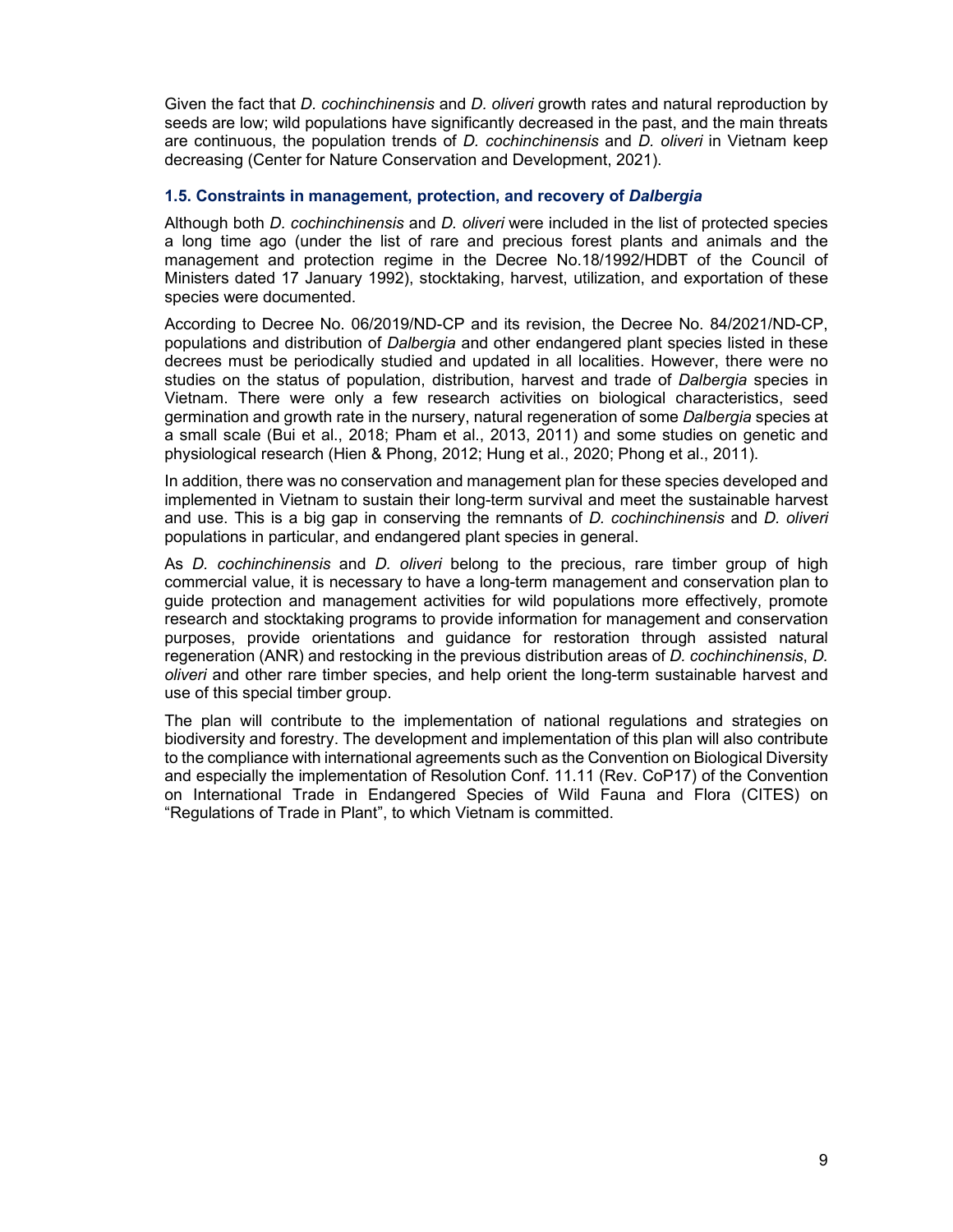## **2. RATIONALE**

#### **2.1. Legal basis**

The management and conservation plan for *D. cochinchinensis* and *D. oliveri* in Vietnam to 2035 is based on the following legal basis:

- International treaties and agreements to which Vietnam has joined and signed:
	- + Convention on Biological Diversity (CBD) to which Vietnam became the CBD's member in 1994.
	- + Convention on International Trade in Endangered Species of Wild Fauna and Flora (CITES) to which Vietnam has been a member since 1994. Specifically, the Resolution Conf. 11.11 (Rev. CoP17) on the regulation of trade in plants
	- + The Voluntary Partnership Agreement (VPA) between the EU and Vietnam on Forest Law Enforcement, Governance and Trade (FLEGT).
- National laws and regulations:
	- + Law on Biodiversity (2008).
	- + Law on Forestry (2017).
	- + Decree 102/2020/ND-CP of the government dated September 01, 2020, on stipulating the Vietnam Timber Legality Assurance System.
	- + Decree 84/2021/ND-CP of the government dated September 22, 2021, on amending the Decree 06/2019/ND-CP of the government on management of endangered, rare, and precious species of forest fauna and flora and observation of the Convention on International Trade in Endangered Species of Wild Fauna and Flora.
	- + Decree 64/2019/ND-CP of the government dated July 16, 2019, on amending Article 7 of the Decree 160/2013/ND-CP of the government on criteria to determine species and the regime of managing species under lists of endangered, precious, and rare species prioritized protection.
	- + Decree 06/2019/ND-CP of the government dated January 22, 2019, on the management of endangered, rare, and precious species of forest fauna and flora and observation of the Convention on International Trade in Endangered Species of Wild Fauna and Flora.
	- + Decree 160/2013/ND-CP of the government dated November 12, 2013, on criteria to determine species and the regime of managing species under lists of endangered, precious, and rare species prioritized protection.
	- + Decision 523/QD-TTg of prime minister dated April 1, 2021, on approving the Vietnam forestry development strategy for the period of 2021 - 2030 with a vision to 2050.
	- + Decision 218/QD-TTg of prime minister dated February 7, 2014, on approving the Strategy for the management of special-use forests, marine and mainland water conservation areas in Vietnam to 2020 with a vision to 2030.
	- + Decision 1250/QD-TTg of prime minister dated July 31, 2013, on approving the National strategy for biodiversity to 2020 with a vision to 2030.
	- + Decision 79/2007/QD-TTg of prime minister dated on May 31, 2007, on approving the National action plan on biodiversity to 2010 and orientation to 2020 to implement the Convention on Biological Diversity and the Cartagena Protocol on Biosafety.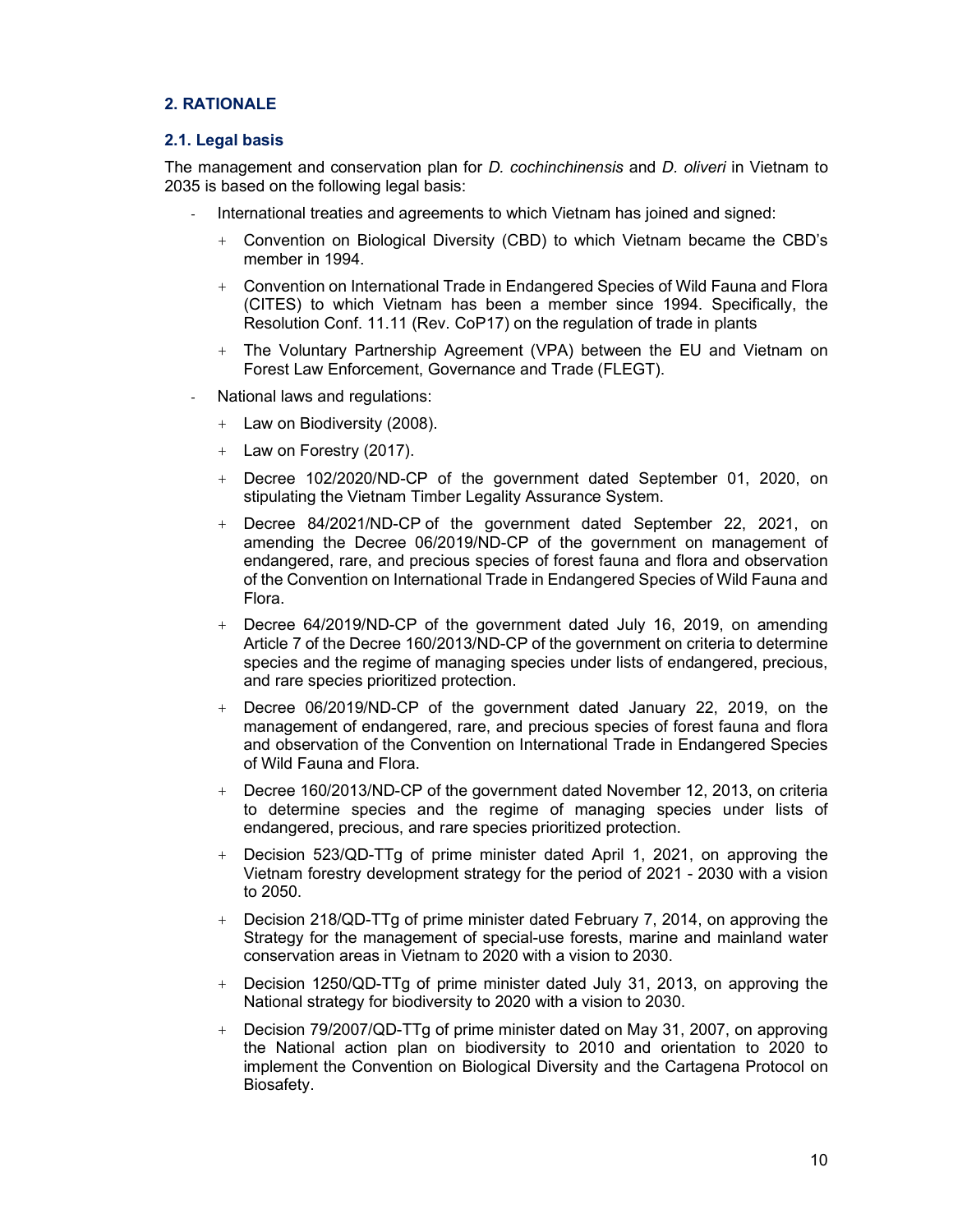The above documents are an important legal framework for developing and promulgating a plan to manage and conserve *D. cochinchinensis* and *D. oliveri* in Vietnam until 2035. This plan will help to enhance the effectiveness of law enforcement on forest protection and protection of endangered plant species, improve the quality of conservation activities, and contribute to raising public awareness of conserving endangered wild plants and animals in Vietnam.

# **2.2. Scientific and practical basis**

The group of *Dalbergia* species is one of the most endangered timber groups in Vietnam as a result of over-exploitation in a long time to meet market demand, especially in international trade. Over the last 20 years, international trade activities and demand for precious timbers in the genus *Dalbergia* have dramatically increased in the East Asian markets causing the looking for, over-exploitation, salvage of dead and fallen trees and roots, and illegal trade in all areas of their distribution not only in Vietnam and Southeast Asian countries but also in Africa and South America. Therefore, this group of timber species is considered to be at high risk of extinction as large trees and mother trees have been harvested almost everywhere to serve the trade and use demands.

Moreover, this plant group contains species with a slow growth rate and long-time heartwood creation so they are almost not selected as plant species for main afforestation and restoration programs. Only in a few places, *D. cochinchinensis* and *D. oliveri* were piloted for plantation and forest enrichment in small areas for research or experimentation purposes.

In Vietnam, there is currently no conservation program for this group of species and no concentrated planting area to create an alternative supply source for the exploitation of these species from the wild. At present, *D. cochinchinensis* and *D. oliveri* have been exhaustedly exploited in their natural distribution areas and only a few small populations remain, which are being strictly protected in national parks and nature reserves. Even so, they are still facing risks of illegal logging and land-use conversion which cannot be restored.

The decline in tree numbers and natural populations of *D. cochinchinensis* and *D. oliveri* will affect the natural equilibrium and species diversity in the tropical forest ecosystems. Hence, it is necessary to develop a management and conservation plan to ensure that appropriate actions are taken to protect the remaining populations in the wild to preserve genetic resources and seedlings for natural recovery processes, gradually restore the populations and the balanced state of the natural ecosystem and create large enough planting areas to provide supply sources for the sustainable exploitation and use of these valuable timber species.

The Government has also issued many conservation action plans and programs for many wildlife species that are at high risk of extinction due to unsustainable exploitation. For example, the National program on tiger conservation for the period 2014 – 2022 (promulgated in 2013), the Emergency action plan to 2020 for elephant conservation in Vietnam (promulgated in 2012), and the Emergency action plan for primate conservation in Vietnam to 2025 with a vision to 2030 (issued in 2017). These plans have helped promote conservation actions more forcefully and effectively to protect endangered species and are bringing their populations to a safer threshold. Thus, the promulgation of a management and conservation plan for *D. cochinchinensis*, *D. oliveri,* and other endangered plants is absolutely necessary and practical. It is also a continuation of the Government's series of actions in enhancing the conservation of endangered species and the national biodiversity value, as well as to affirm Vietnam's determination to conserve biodiversity and prevent illegal exploitation and trade in wild fauna and flora to meet international commitments, such as CITES, CBD and other bilateral and multilateral agreements on the management of illegal wildlife trade that Vietnam has signed and is a member.

This plan will also be a tool to coordinate cooperation activities to conserve biodiversity, especially endangered plant species such as *Dalbergia* species, more effectively among government agencies, and national and international conservation organizations. The plan will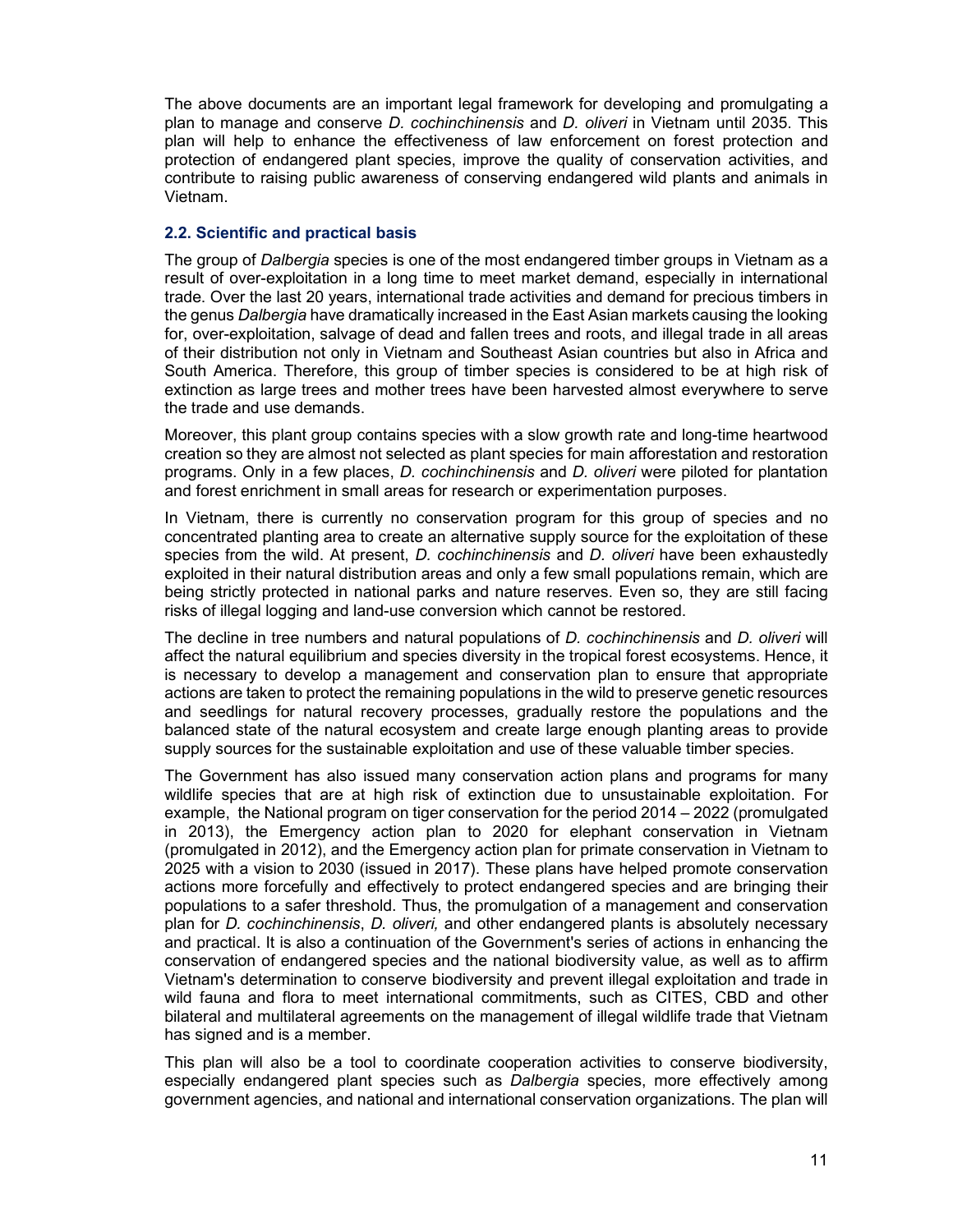be an orientation for the research, conservation, and restoration activities of *Dalbergia* species. to achieve the highest efficiency in terms of implementation and resource use.

#### **3. PLAN FOR MANAGEMENT AND CONSERVATION OF** *D. COCHINCHINENSIS* **AND** *D. OLIVERI*

#### **3.1. Points of view**

a) *D. cochinchinensis*, *D. oliveri,* and other valuable timber tree species within the *Dalbergia*  genus are part of biodiversity value and are national assets. Hence, the research, management, protection, conservation, and restoration of these tree species will benefit the whole society, including at all levels of organizations, communities, and individuals.

b) The management and conservation plan for *D. cochinchinensis* and *D. oliveri* in Vietnam to 2035 is in line with the National Strategy on Biodiversity to 2020 with a vision to 2030, the Strategy for management of the special-use forest system, marine protected areas, and inland water conservation areas of Vietnam to 2020 with a vision to 2030, and integrated into action plans of sectors and localities in forestry, biodiversity conservation, and environmental protection.

c) The wild populations of *D. cochinchinensis*, *D. oliveri* and other threatened *Dalbergia* species in Vietnam must be fully studied and thoroughly protected to provide a source of seeds for breeding and restoration programs.

d) The government and the forestry sector give priority to the establishment of seed collections for *D. cochinchinensis*, *D. oliveri,* and other rare and precious plants; and conduct propagation for plantation and restoration in their historical distribution areas.

e) The inclusion of *D. cochinchinensis*, *D. oliveri,* and other endangered plants in the list of indigenous plant species is a priority for the current and future reforestation and restoration programs in localities throughout the country.

f) The government encourages all kinds of support and investment from organizations and individuals for the research, enhancement of management efficiency, conservation, restoration, and plantation of *D. cochinchinensis*, *D. oliveri,* and other endangered plants in Vietnam. The government also encourages local communities to actively participate in the protection and rehabilitation of *D. cochinchinensis* and *D. oliveri* to provide long-term timber supply sources.

## **3.2. Goal**

Improved long-term management and conservation of *D. cochinchinensis* and *D. oliveri*  through effective protection and restoration of the existing wild populations and afforestation of *D. cochinchinensis* and *D. oliveri* for the colonization in the historical distribution areas.

#### **3.3. Specific objectives**

- 1. Important wild populations of *D. cochinchinensis* and *D. oliveri* identified for appropriate management and protection measures by 2025.
- 2. Key conservation areas, seed orchards for *D. cochinchinensis* and *D. oliveri,* and priority areas identified for afforestation and restoration in the period 2025 - 2035 by 2025.
- 3. *D. cochinchinensis* and *D. oliveri* included in the national and/or provincial list of native cultivars; standards and technical guidelines on the collection, propagation, reforestation and assisted natural regeneration for *D. cochinchinensis*, *D. oliveri,* and other *Dalbergia* species developed by 2025.
- 4. At least 10 hectares of *D. cochinchinensis* and *D. oliveri* planted; 100 ha of forests enriched by *D. cochinchinensis* and *D. oliveri*; 200 ha of natural forests with *D. cochinchinensis* and *D. oliveri* zoned and assisted for natural regeneration by 2030.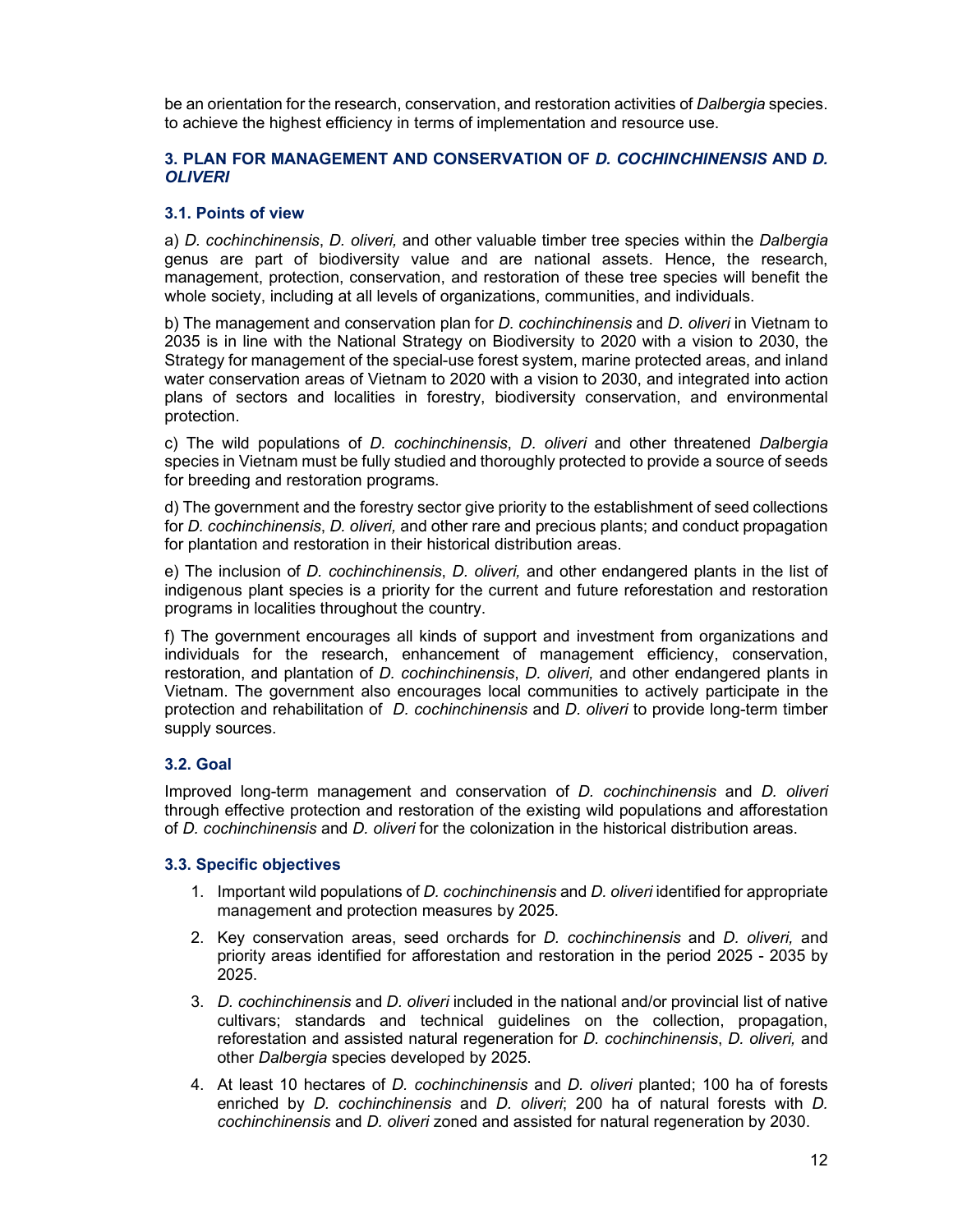- 5. Research projects on restoration and monitoring of key populations of *D. cochinchinensis*, *D. oliveri,* and other *Dalbergia* species using modern technologies implemented by 2027.
- 6. Communication programs on the conservation of endangered, precious tree species implemented and maintained by 2025.
- 7. Population research and recovery of *D. cochinchinensis*, *D. oliveri,* and other rosewood species socialized by 2028.

## **3.4. Objectives, outputs, and activities**

## **Objective 1. Important wild populations of** *D. cochinchinensis* **and** *D. oliveri* **identified for appropriate management and protection measures by 2025.**

Output 1.1. All potential distribution areas of *D. cochinchinensis* and *D. oliveri* surveyed.

- Activity 1.1.1. Conduct scoping visits to all potential distribution areas of *D. cochinchinensis* and *D. oliveri* to verify the existence of *D. cochinchinensis* and *D. oliveri* and identify key areas for further surveys before 2025.
- Activity 1.1.2. Design and carry out field surveys to stocktake important wild populations by measuring all identified trees with DBH greater than 10 cm and recording potential mother trees for providing seeds, and collecting information on threats and conservation practices by 2025.
- Activity 1.1.3. Produce maps of all important populations of *D. cochinchinensis* and *D. oliveri* in the wild by 2026.
- Activity 1.1.4. Digitize collected data and maps, and develop a database for long-term management and monitoring by 2026.

Output 1.2. Management and monitoring programs for key populations of *D. cochinchinensis* and *D. oliveri* developed and implemented.

- Activity 1.2.1. Develop management and monitoring programs for key populations of *D. cochinchinensis* and *D. oliveri* by 2026.
- Activity 1.2.2. Label, get GPS coordinates of and map all trees of *D. cochinchinensis* and *D. oliveri* with DBH from 20 cm in key populations for long-term management and monitoring.
- Activity 1.2.3. Implement protection, management and monitoring measures for the labeled trees.

#### **Objective 2. Key conservation areas, seed orchards for** *D. cochinchinensis* **and** *D. oliveri,* **and priority areas identified for afforestation and restoration in the period 2025 - 2035 by 2025.**

Output 2.1: Criteria for establishing important areas and populations and conservation measures of *D. cochinchinensis* and *D. oliveri* in the wild developed.

- Activity 2.1.1. Develop a set of criteria for the establishment of important areas/populations of *D. cochinchinensis* and *D. oliveri* in the wild by 2024.
- Activity 2.1.2. Develop priority conservation and management activities and measures for the important areas and/or populations by 2024.

Output 2.2. At least 3 – 5 priority populations or conservation areas for each *D. cochinchinensis* and *D. oliveri* identified.

- Activity 2.2.1. Clearly identified in the field and on the map from 3 to 5 priority populations for each *D. cochinchinensis* and *D. oliveri* species by 2025.
- Activity 2.2.2. Develop conservation actions and management measures for each priority population in the 10-year period (2025-2035) by 2025.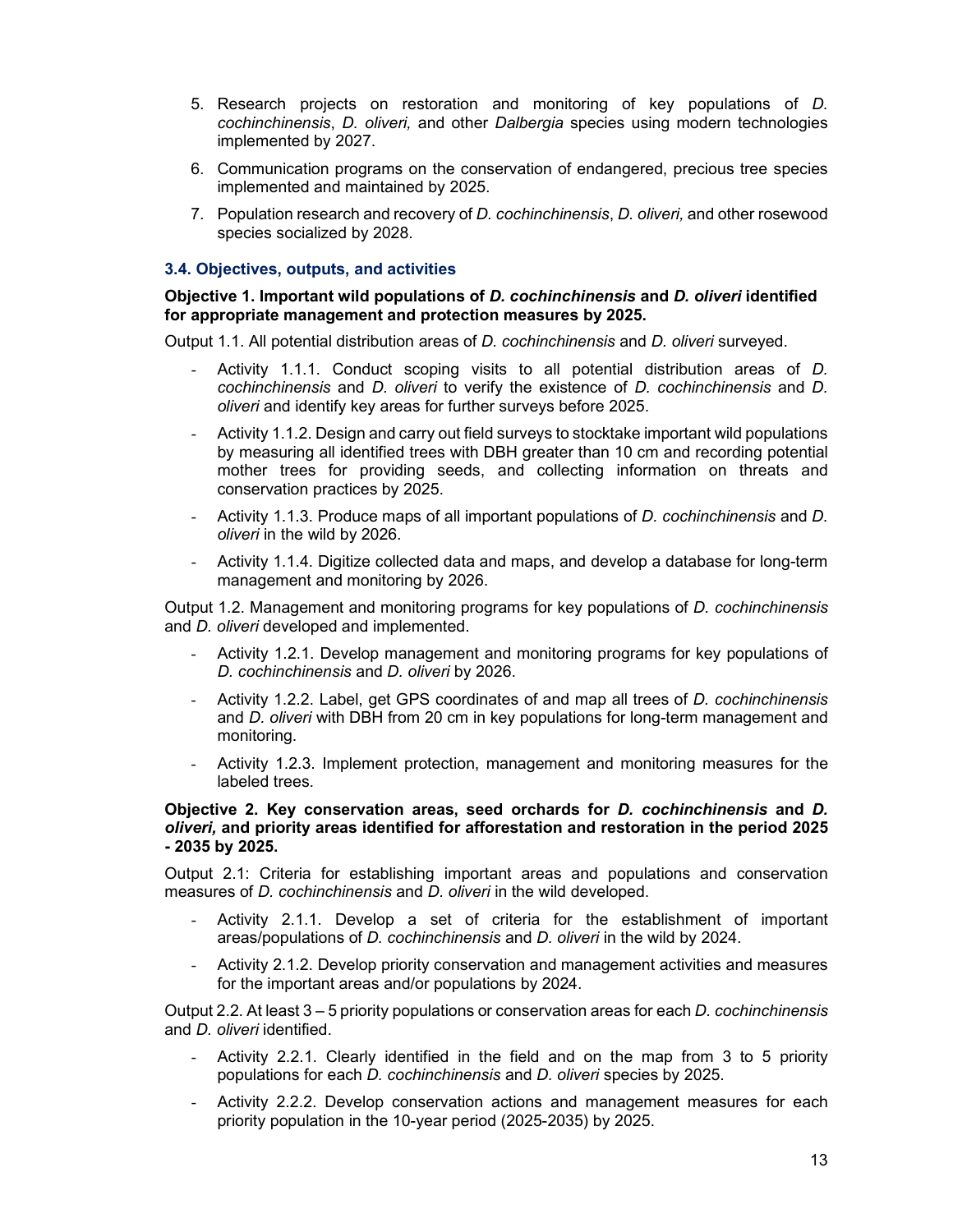- Activity 2.2.3. Implement conservation actions for each population and evaluate the implementation of actions by 2028.

**Objective 3.** *D. cochinchinensis* **and** *D. oliveri* **included in the national and/or provincial list of native cultivars; standards and technical guidelines on the collection and propagation, reforestation and assisted natural regeneration for** *D. cochinchinensis***,** *D. oliveri,* **and other** *Dalbergia* **species developed by 2025** 

Output 3.1. *D. cochinchinensis* and *D. oliveri* included in the national and/or provincial list of indigenous cultivars.

- Activity 3.1.1. Two rosewood species of *D. cochinchinensis* and *D. oliveri* are included in the list of native trees for indigenous afforestation programs and restocking in localities by 2025.
- Activity 3.1.2. Officially apply plantation of *D. cochinchinensis* and *D. oliveri* in natural forest restoration and enrichment programs in the southern provinces by 2028.
- Activity 3.1.3. Plant *D. cochinchinensis* and *D. oliveri* in the forests by both state and private sectors, communities and families by 2029.

Output 3.2. Standards and technical guidelines on the collection, propagation, reforestation and assisted natural regeneration for *D. cochinchinensis*, *D. oliveri,* and other *Dalbergia*  species developed.

- Activity 3.2.1. Develop and promulgate standards, regulations, and technical guidance on the collection, selection and preservation of seeds for *D. cochinchinensis* and *D. oliveri* by 2027.
- Activity 3.2.2. Develop and promulgate standards and regulations on seedlings, density and silvicultural measures for afforestation and forest enrichment with *D. cochinchinensis* and *D. oliveri* by 2027.
- Activity 3.2.3. Develop technical guidelines for other *Dalbergia* species and precious and endangered tree species to promote propagation, restocking and restoration by 2029.

#### **Objective 4. At least 10 hectares of** *D. cochinchinensis* **and** *D. oliveri* **planted; 100 ha of forests enriched by** *D. cochinchinensis* **and** *D. oliveri***; 200 ha of natural forests with** *D. cochinchinensis* **and** *D. oliveri* **zoned and assisted for natural regeneration by 2030.**

Output 4.1. Historical distribution areas identified for restocking and restoration of *D. cochinchinensis* and *D. oliveri*.

- Activity 4.1.1. Identify at least 200 ha for zoning and assisted natural regeneration in protected areas by 2025.
- Activity 4.1.2. Identify at least 100 ha for restocking to restore habitat, and enrich forests with priority given to historical distribution areas within watershed protection forests or protected areas by 2026.
- Activity 4.1.3. Identify at least 10 ha of production forests to pilot the planting of indigenous large trees with priority given to *D. cochinchinensis* and *D. oliveri* by 2026.

Output 4.2: Habitat restoration and restocking programs for *D. cochinchinensis* and *D. oliveri* in the historical distribution areas implemented.

- Activity 4.2.1. Conduct zoning for restocking and ANR for 200 ha of natural forests where *D. cochinchinensis* and *D. oliveri* are present by 2030.
- Activity 4.2.2. Enrich at least 100 ha of natural forest, including restocking of *D. cochinchinensis* and *D. oliveri* with a density from 100 to 200 trees per hectare in the identified historical distribution areas by 2028.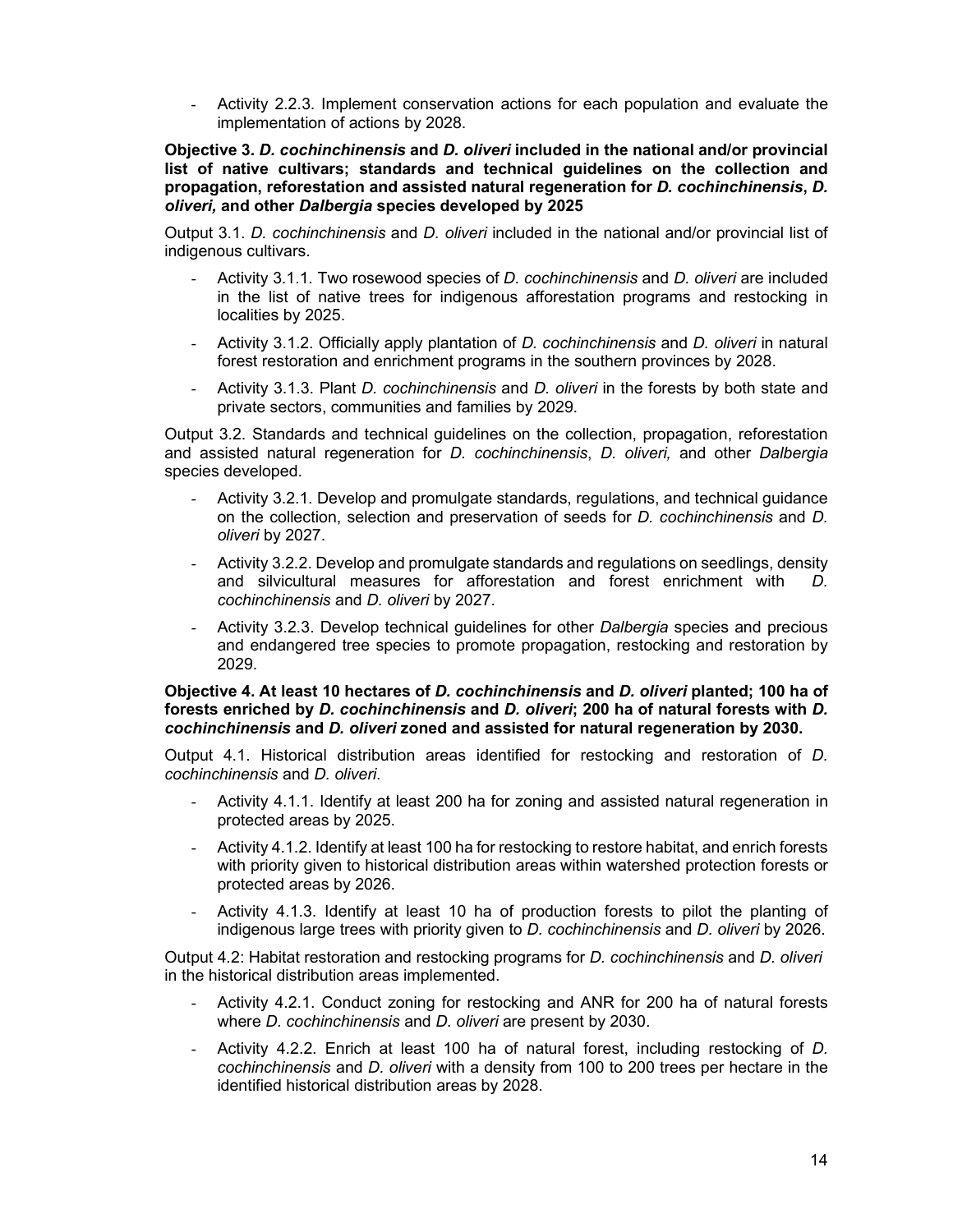- Activity 4.2.3. Pilot group planting of at least 10 hectares of *D. cochinchinensis* and *D. oliveri* (inter-cropping or mixed inter-cropping with other native species) by 2030.

#### **Objective 5. Research projects on restoration and monitoring of key populations of** *D. cochinchinensis***,** *D. oliveri,* **and other** *Dalbergia* **species using modern technologies implemented by 2027**

Output 5.1. Restoration ability of *D. cochinchinensis* and *D. oliveri* in natural forests, enrichment forests, and restocking areas studied and monitored.

- Activity 5.1.1. Implement one research program on regeneration, natural restoration, and interventional restoration (enrichment) ability for *D. cochinchinensis* and *D. oliveri* by 2025.
- Activity 5.1.2. Evaluate the effectiveness, growth rate, and development of models of ANR, natural restoration, forest enrichment and group and sparsely planting of *D. cochinchinensis* and *D. oliveri* by 2027.
- Activity 5.1.3. Introduce results and effective silvicultural measures of afforestation and rehabilitation in the historical distribution areas by 2030.

Output 5.2. Advanced technology in protecting and monitoring populations and assessing the ability of growing and regenerating *D. cochinchinensis* and *D. oliveri* applied.

- Activity 5.2.1. Develop and implement a key population protection program for *D. cochinchinensis* and *D. oliveri* in at least two priority conservation areas using digital and real-time monitoring technology by 2025.
- Activity 5.2.2. Implement effective protection programs for important populations in the Cat Tien National Park, Bu Gia Map National Park, Dak Uy Special-use Forest, etc, and mother trees that have been documented and located by 2027.

#### **Objective 6. Communication programs on the conservation of endangered, precious tree species implemented and maintained by 2025**

Output 6.1. Awareness of local communities and public perception of forest protection and endangered, valuable tree conservation enhanced.

- Activity 6.1.1. Conduct Knowledge, Attitudes and Practices (KAP) surveys to understand the knowledge, attitudes and practices of local people regarding laws on forest protection, tree conservation, and illegal harvest and trade controls by 2023.
- Activity 6.1.2. Design awareness-raising programs on sustainable use, afforestation facilitation, restoration and prevention of illegal harvest and trade of *D. cochinchinensis*, *D. oliveri*, and endangered, valuable tree species by 2023.
- Activity 6.1.3. Develop communication messages, materials (leaflets, signages, and billboards) and products (T-shirts, caps, bags) based on designed programs by 2024.
- Activity 6.1.4. Select appropriate mass media for local communities and the public at different levels to implement and maintain the awareness-raising programs by 2025.
- Activity 6.1.5. Develop community-based models such as community conservation teams and community forest protection teams for the protection of *D. cochinchinensis*, *D. oliveri,* and endangered tree species at the local level.
- Activity 6.1.6. Mainstream raising awareness on the protection and restoration of *D. cochinchinensis*, *D. oliveri,* and endangered tree species into regular meetings and/or communication events of the forestry sector at provincial, district, and commune levels by 2025.

**Objective 7. Population research and recovery of** *D. cochinchinensis***,** *D. oliveri,* **and other rosewood species socialized by 2028.**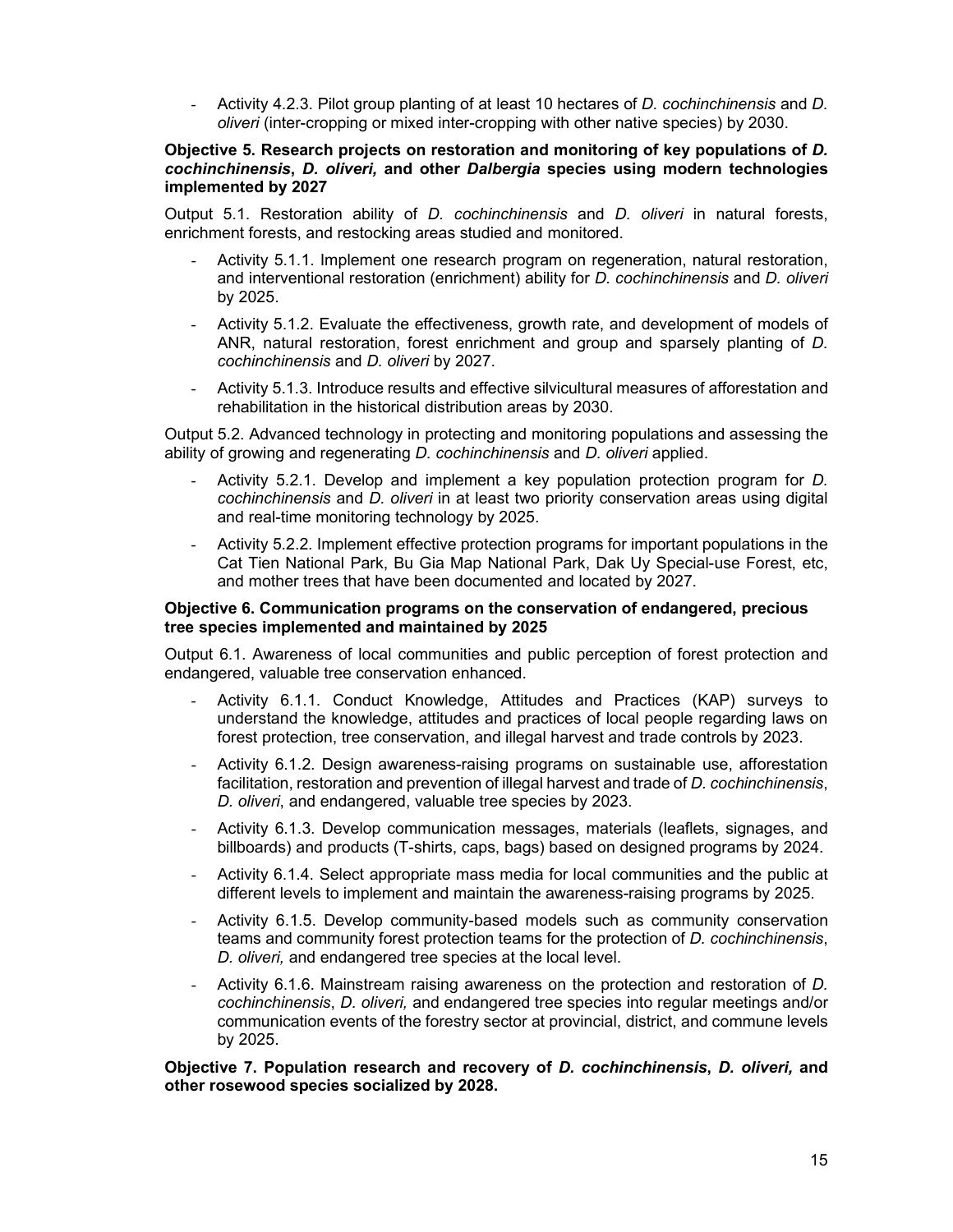Output 7.1. Policies on public-private partnership development and investment socialization encouragement in study and restoration of *D. cochinchinensis*, *D. oliveri*, and endangered tree species established.

- Activity 7.1.1. Develop a mechanism to encourage the private sector and individuals to participate in or fund programs on research and restoration of *D. cochinchinensis*, *D. oliveri*, and endangered tree species by 2025.
- Activity 7.1.2. Develop a seedling program from socialized sources to provide seedlings of *D. cochinchinensis* and *D. oliveri* free of charge for afforestation and rehabilitation programs by 2027.
- Activity 7.1.3. Support important conservation areas and main restoration areas to establish small- and medium-sized nurseries to provide seedlings of *D. cochinchinensis*, *D. oliveri* and endangered tree species for afforestation, forest enrichment and restoration by 2028.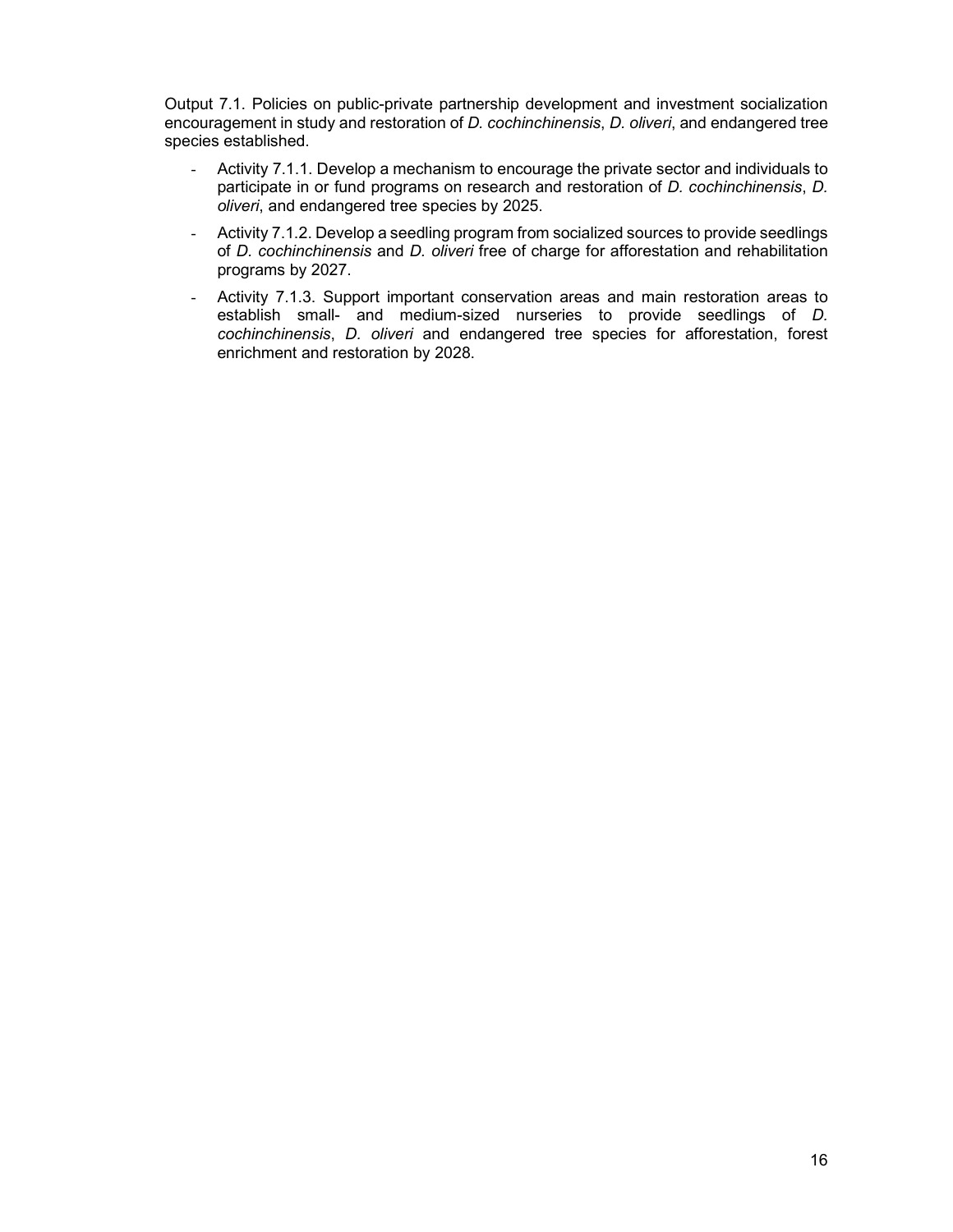## **4. TIMEFRAME, MONITORING, AND EVALUATION**

#### **4.1. Time frame**

The conservation and management plan for *D. cochinchinensis* and *D. oliveri* in Vietnam will be implemented in the period from 2022 to 2035. All activities of the plan will be implemented simultaneously or separately to ensure that at least 80% of the objectives will be achieved within the time frame. It is planned as below:

- Urgent activities will be carried out from 2022 to 2027.
- Medium-term activities will be carried out from 2022 to 2030.
- Long-term activities to be carried out from 2022 to 2035.

Such time arrangement is to make sure that agencies, organizations, forest owners, and other stakeholders will have enough time to prepare, mobilize and allocate their resources for the implementation of the plan's activities as well as evaluation of the effectiveness of activities.

## **4.2. Monitoring**

The conservation and management plan will be monitored during the implementation to enhance the efficiency and effectiveness of conservation objectives and goals by providing information and feedback to management agencies and forest owners to adjust the plan and develop significant solutions. The monitoring will consist of:

- Designing a monitoring system with concrete measurable indicators against objectives, activities, and time frame.
- Tracking the achievements and shortcomings by objectives, activities, and implementation progress.
- Mobilizing human and financial resources for the plan implementation.
- Analyzing the effectiveness and impacts of the plan implementation
- Identifying problems causing impacts on the implementation of the plan and necessary solutions for amendment.

## **4.3. Evaluation**

From 2022 to 2035, the evaluation will focus on the main effectiveness and impacts of the plan, which will include: i) management and protection of important populations and key mother trees in the wild; ii) mitigation and elimination of illegal harvest, trade of timber trees, and seedlings in managed protected areas and watershed protection forests; iii) nurseries and seed orchards established to provide seedlings for restoration programs; and iv) pilot planting and forest restoration programs.

The evaluation will be based on the plan's objectives, activities, and time frame. The evaluation should be objectively conducted by an independent organization and/or agency including an international organization and non-governmental organization. The following suggested contents are the subject for evaluation:

- The performance of the plan's objectives and activities against the set timeframes. This includes protection of important populations and seedlings in key conservation areas, implementation of afforestation and restoration programs in the previous distribution areas, socialization and mobilization of the private sector's resources in efforts of research, propagation, and restoration of populations of *D. cochinchinensis* and *D. oliveri* in the historical distribution areas, and the inclusion of *D. cochinchinensis* and *D. oliveri* in the list of native tree species for planting in forest restoration programs.
- The plan's impacts on biodiversity conservation, reducing pressures on precious and rare tree species, changing livelihoods/incomes of local communities, engaging stakeholders in the timber trade chain of these two tree species and the contribution of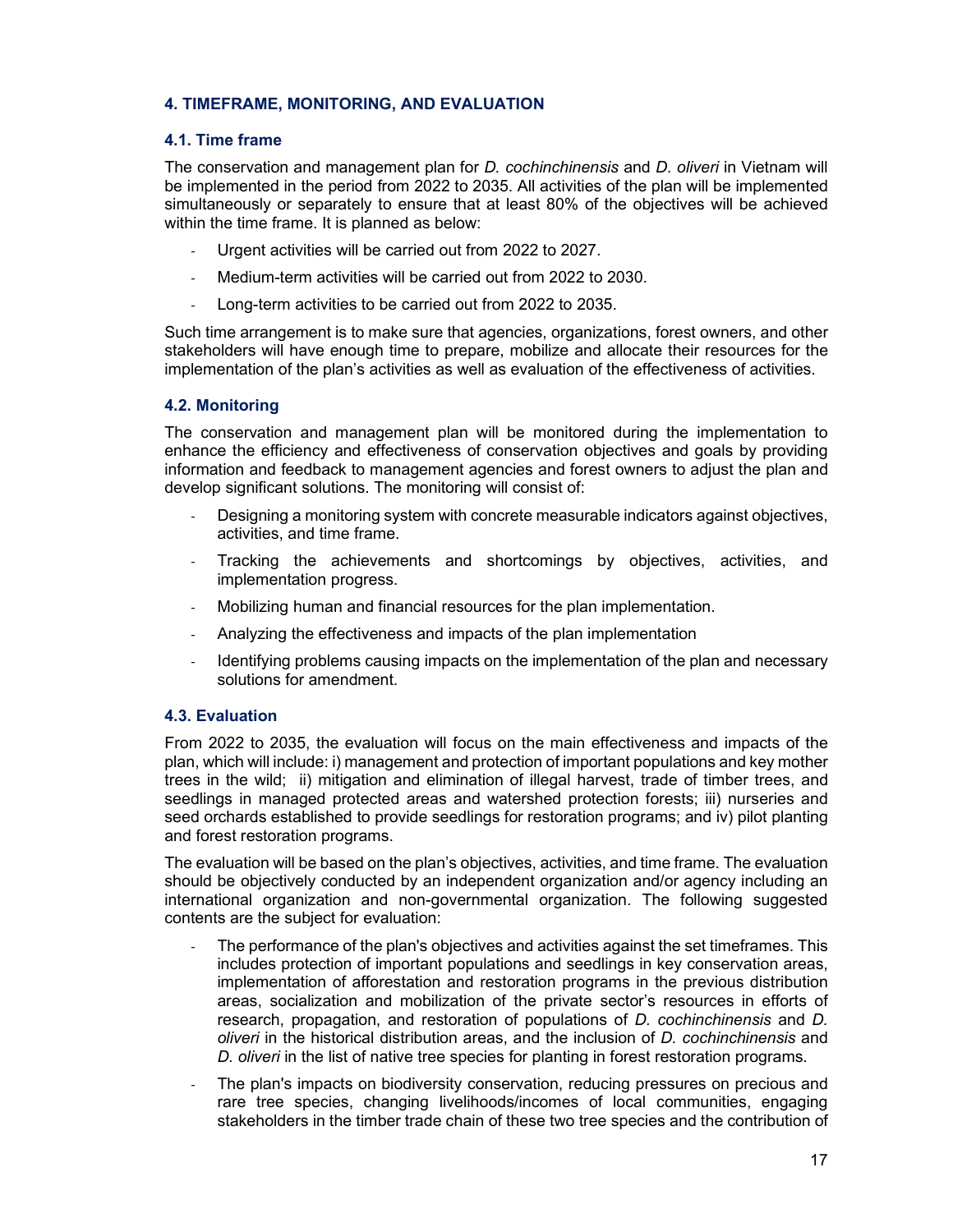action taken towards biodiversity conservation goal, implementing international commitments, and contributing to the local socio-economic development.

- The level of coordination in the implementation of the plan between state management agencies, forest owners, and relevant organizations.
- The involvement and efforts of private and international sectors to manage, restore and promote sustainable use of these two species.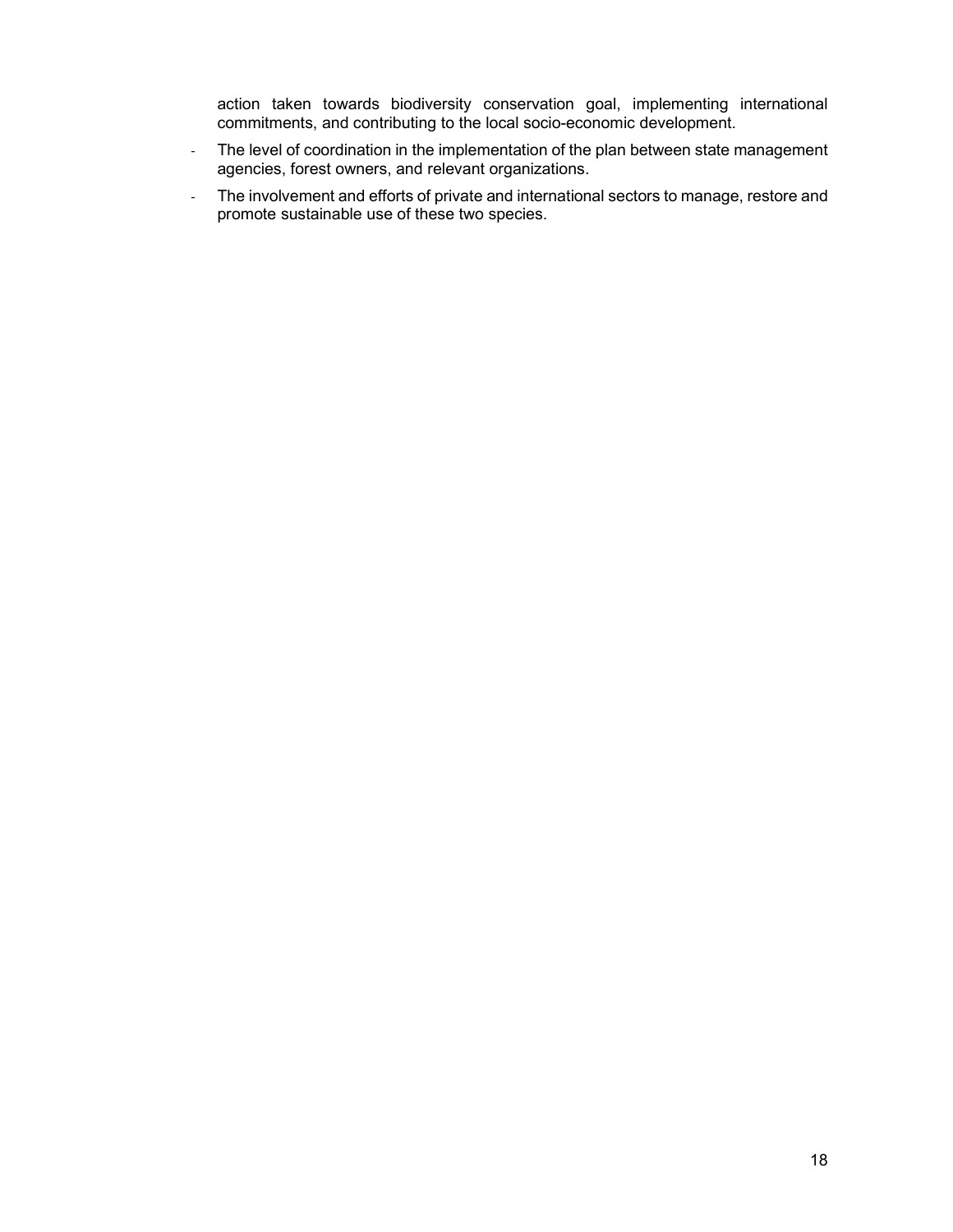#### **5. IMPLEMENTATION AGENCIES**

Based on the objectives and the list of priority tasks of the "Management and conservation plan for *Dalbergia cochinchinensis* and *Dalbergia oliveri* in Vietnam", departments, and agencies under MARD, MONRE, and MOST in coordination with departments, and agencies of other ministries, sectors, and localities will develop detailed proposals with budget estimation to perform priority tasks and projects.

Depending on their functions and authority, all levels from ministries to localities will prepare and approve specific projects and tasks of the plan as a basis for determining and allocating budgets for implementation at their level, either ministry or locality.

Forest owners based on their rights and responsibilities propose priority tasks and projects to carry out activities to protect, conserve and restore populations of *D. cochinchinensis*, *D. oliveri* and other threatened plant species in their natural distribution areas, conservation areas, and priority restoration areas.

#### **5.1. Responsibilities**

#### *5.1.1. Ministry of Agriculture and Rural Development (MARD)*

VNFOREST is a standing agency and is responsible for leading and coordinating with other agencies of MONRE, MOST, PPCs, the cities under the Central Government, and national and international organizations to develop detailed activities according to the framework of goals and objectives of the "Management and conservation plan for *D. cochinchinensis* and *D. oliveri* in Vietnam". VNFOREST will:

- Direct and guide localities to implement the plan for the management and conservation of *D. cochinchinensis*, *D. oliveri*, and other *Dalbergia* species in the whole country until 2035.
- Coordinate with the MONRE in developing priority programs and projects on conservation and restoration of *D. cochinchinensis*, *D. oliveri,* and other rare tree species to send them to the MOST to develop detailed programs for research and pilot on population conservation and restoration.
- Annually check, monitor, and evaluate the implementation of the management and conservation plan, and periodically report to the Minister of MARD on the results of the plan implementation.
- Provide advice to include the contents of the plan in periodic meetings of the Steering Committee of Forestry Program for discussion, constraints, and problem solving during the plan implementation.
- Annually report to the Minister of MARD on the results of the implementation of the plan. Organize every 5-year preliminary workshops by 2027 and 2032 to review the implementation of the plan, and a closing conference by 2035 to review the implementation of the whole plan.
- Direct management boards of protected areas and watershed protection forests, and forest owners in places where *D. cochinchinensis* and *D. oliveri* are distributed or identified as seed orchards and/or seedling supply sources to actively develop and implement protection, monitoring, and restoration activities within their respective management areas.

## *5.1.2. Ministry of Natural Resource and Environment (MONRE)*

MONRE has responsibilities of:

- Review information and including *D. cochinchinensis*, *D. oliveri,* and other endangered plant species on the list of endangered, precious, and rare tree species prioritized for protection.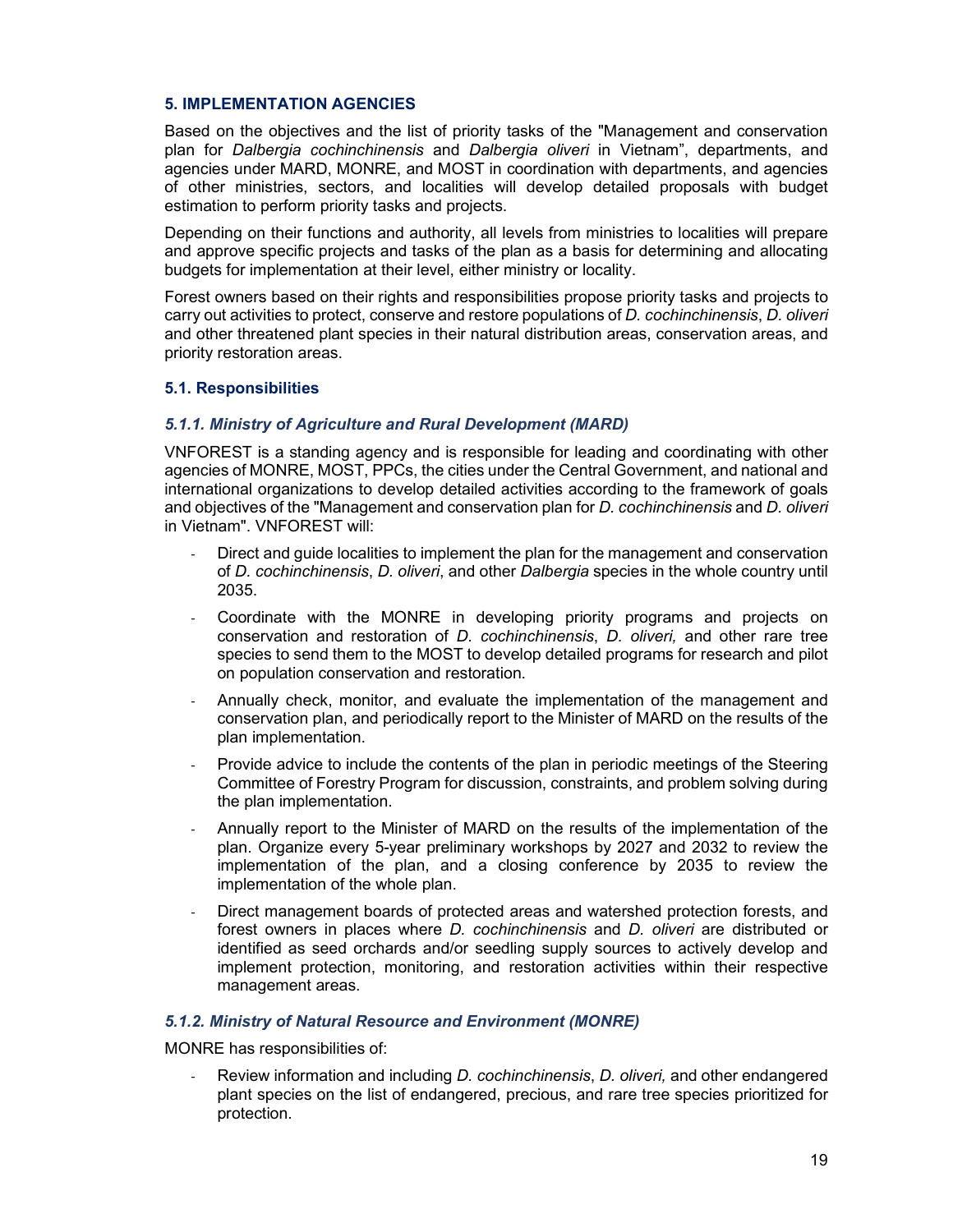- Allocate financial resources from national biodiversity conservation programs and environmental protection resources to implement monitoring, conservation, and restoration projects for *D. cochinchinensis*, *D. oliveri,* and rare tree species.
- Cooperate with MARD in developing priority programs and projects on conservation and restoration of *D. cochinchinensis*, *D. oliveri,* and rare tree species, and send them to the MOST to develop detailed programs for research and pilot population conservation and restoration.
- Participate in the appraisal of projects and proposals related to the implementation of the plan and advise on the allocation of funding for the implementation of the plan, including priority projects.

## *5.1.3. Ministry of Science and Technology (MOST)*

MOST is responsible for the following:

- Direct proposals of scientific programs and tasks on research, monitoring, propagation, and restoration of *D. cochinchinensis*, *D. oliveri,* and rare tree species.
- Approve and allocate funds to carry out tasks, projects, and proposals on research, monitoring, conservation, and restoration in priority conservation areas and historical distribution areas.

## *5.1.4. Cities of central government and provinces*

To develop programs and projects on the conservation and restoration of *D. cochinchinensis*, *D. oliveri,* and rare tree species in the provinces.

Assign DARDs and cities that have naturally distributed *D. cochinchinensis* and *D. oliveri* to:

- Develop a stocktaking plan, a plan of forest protection, conservation and development, including zoning for natural regeneration, restocking, and pure or mixed planting of *D. cochinchinensis* and *D. oliveri* in the planned areas for restocking or new planting.
- Advise People's Committees at all levels to allocate funds from the local budget to implement the plan.
- Advise the PPCs to guide the departments, sectors, and local organizations to coordinate with the management boards of protected areas and watershed protection forests to effectively implement the plan.
- Advise the PPCs to have a plan to attract and encourage the people, the public, and businesses and local organizations to sponsor, or contribute to forest plantation and restoration programs of *D. cochinchinensis*, *D. oliveri,* and other rare tree species in their locations.
- Check and supervise forest protection and development, including the implementation of the management and conservation plan for *D. cochinchinensis*, *D. oliveri*. Annually report to MARD and PPCs on the results of the plan implementation.

#### *5.1.5. Forest owners*

- Management boards of protected areas, watershed protection forests, and other forest owners directly carry out stocktaking of their managed areas and areas with mature trees, and actively develop plans for management and restoration of *D. cochinchinensis*, *D. oliveri,* and rare tree species.
- Based on the objectives and prioritized actions of the plan, forest owners will develop projects on the investigation, research, and restoration of *D. cochinchinensis*, *D. oliveri,* and rare tree species, and send them to MARD, MONRE, and MOST to apply for funding.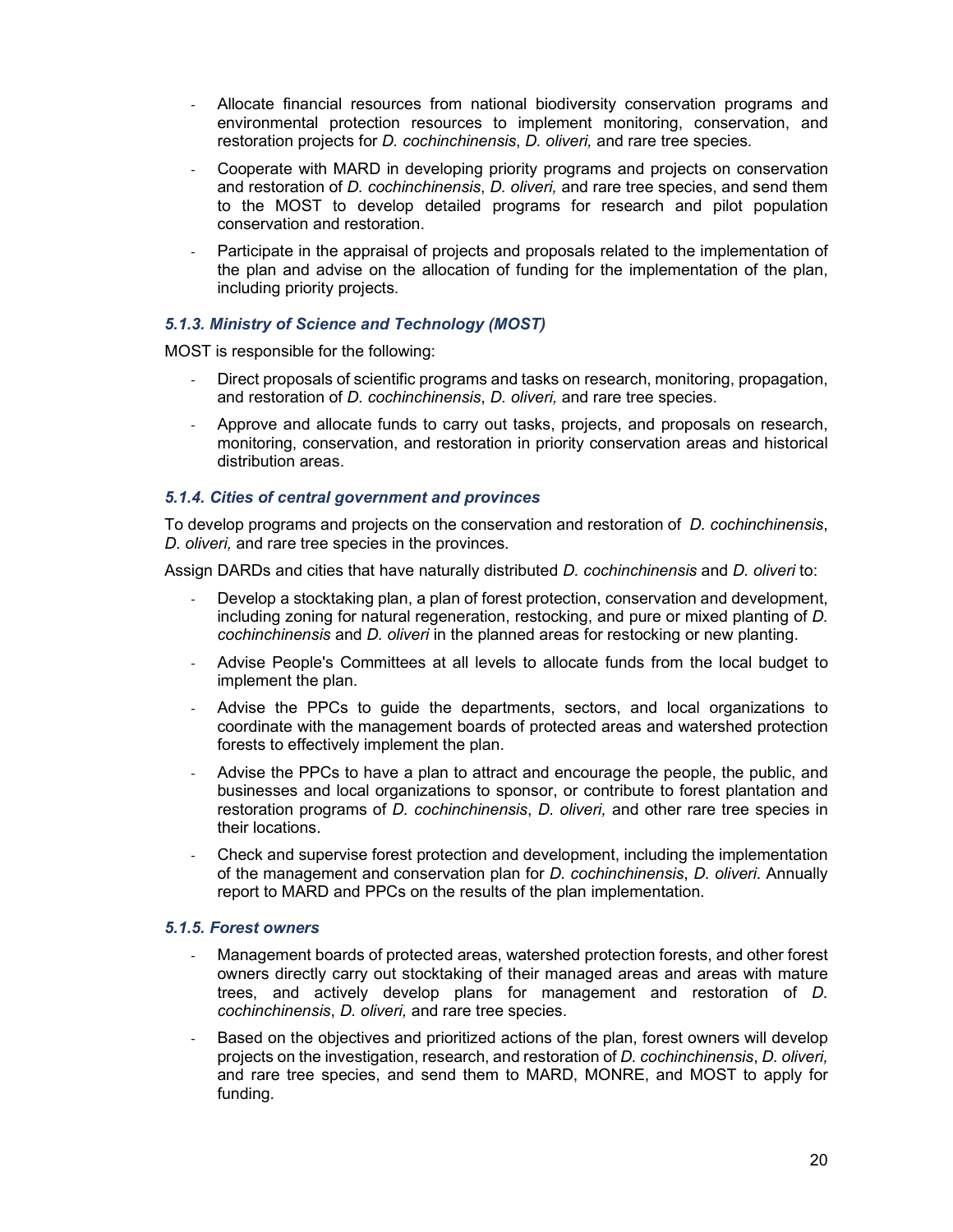- Develop a schedule for management, protection, and resource allocation for *D. cochinchinensis*, *D. oliveri*.
- Mainstream conservation and restoration of *D. cochinchinensis*, *D. oliveri,* and rare tree species into the annual plan of forest owners.

#### **5.2. Budget for implementation and priority projects**

## *5.2.1. Allocation of resources*

The budget for implementation of this plan will be mobilized from the state budget, private sector, and international funding sources. This budget is balanced and allocated from the state budget according to the current state budget regulations and other legitimate mobilized funding sources such as support from non-public science and technology organizations, non-profit organizations, and the private sector, and contributions from domestic and foreign individuals, etc.).

MARD integrates the budget for the implementation of the plan into the annual recurrent cost estimate and sends it to the Ministry of Finance for summarization and submission to the competent authorities for consideration and approval in accordance with the laws on the State budget.

MARD coordinates with MONRE to propose at least 01 target program for research and conservation of *Dalbergia* species and other endangered plant species and send it to the MOST to develop a 10-year research-conservation program in the period of 2025 – 2035.

The People's Committees of the provinces and cities under the central government ensure to allocate funding from the local budget, use revenues from forest environmental services and other legal revenues, and private sector at their localities to implement this plan and priority projects and actions.

## *5.2.2. Priority projects*

The followings are the six proposed priority projects which are recommended for approval in principle under the "Management and conservation plan for *Dalbergia cochinchinensis* and *Dalbergia oliveri* in Vietnam " (see Appendix 1).

#### **5.3. Environmental efficiency**

The management and conservation plan for *D. cochinchinensis* and *D. oliveri* in Vietnam will be implemented in the period from 2022 to 2035 to ensure the survival of the remaining populations, and the recovery of precious timber species, which are the speciality of Vietnam and the Indochina region. Once protected, populations of these tree species will contribute to the stability of habitats for other wild plants and animals, protection of water sources, better resilience to climate change, and the creation of important ecosystem service values that both communities and countries would benefit from.

The increase of forest areas through wild population protection, conservation, restoration, restocking and new planting will enable environmental and rehabilitation opportunities for wild plants and animals in places where *D. cochinchinensis* and *D. oliveri* are present. As a result, this will contribute to the protection of local and national forests, and cultural and biodiversity values.

Conservation and restoration activities of *D. cochinchinensis*, *D. oliveri*, other endangered plants, and forest habitats/landscapes will contribute to environmental protection, nature conservation, natural disaster reduction, mitigation of climate change impacts, and disease prevention.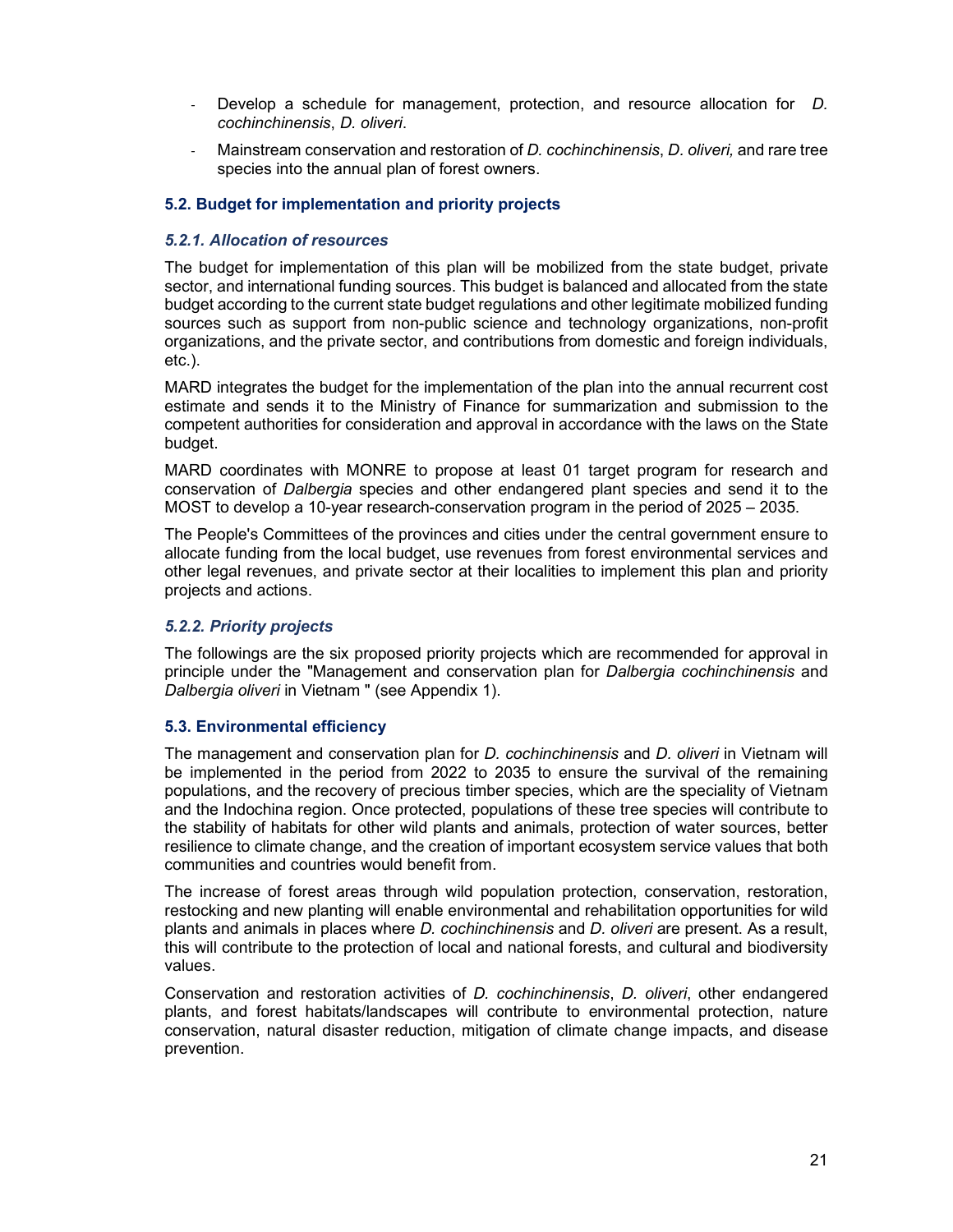## **5.4. Socio-economic efficiency**

The implementation of the management and conservation plan for *D. cochinchinensis* and *D. oliveri* will create more jobs to attract local people and communities to actively participate in the conservation and restoration of rare and precious plants in particular and nature conservation in general. In the long term, the protection, maintenance, and restoration of high valuable populations of *D. cochinchinensis* and *D. oliveri* will generate income for the people involved and improve their family livelihoods, enhance gender equality and contribute to economic and cultural development for local communities in the implementation areas.

The plan once implemented will also help resolve conflicts or inadequacies in the management and protection of biodiversity, especially valuable timber species. As a result, people will understand the economic value, and long-term use value of these tree species, and therefore, they will actively participate in protecting and restoring these species and forests to contribute to the promotion of green development and the sustainable development process of Vietnam.

Conservation and restoration of *Dalbergia* populations and other precious timber species and natural forest ecosystems are preservation and development of natural values and traditional national culture for future generations and sustainable development of the country.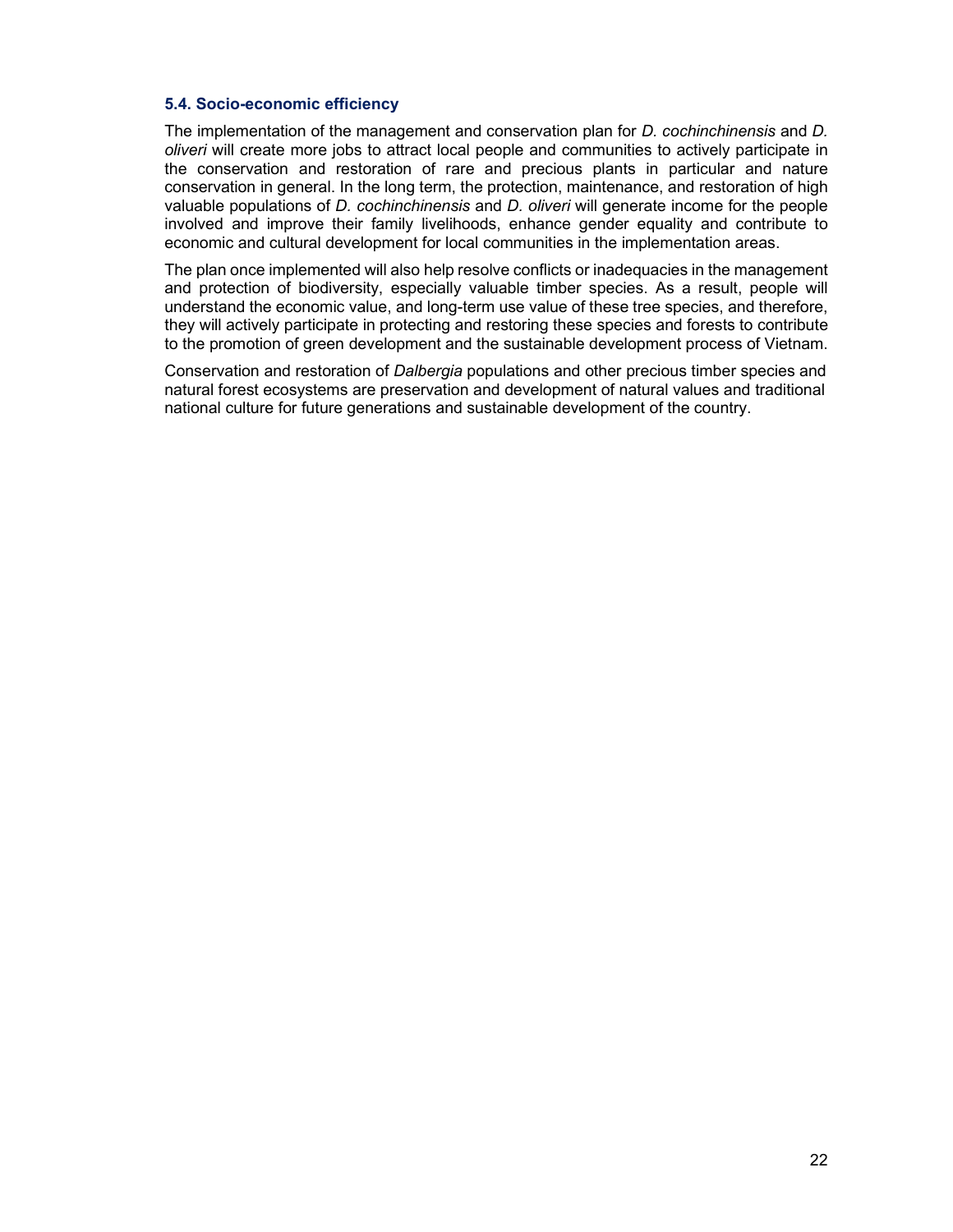#### **REFERENCES**

Asian Regional Workshop (Conservation & Sustainable Management of Trees in Viet Nam). (1998). *Dalbergia cochinchinensis. The IUCN Red List of Threatened Species 1998: e.T32625A9719096*.

https://dx.doi.org/10.2305/IUCN.UK.1998.RLTS.T32625A9719096.en.

- Bui, X. T., Nguyen, T. M., & Hoang, T. T. (2018). Characteristics of forest structure and natural regeneration of Dalbergia cochinchinensis Pierre in Di Linh district, Lam Dong province, Vietnam (in Vietnamese). *Vietnam Journal of Forest Science*, *4*, 64–74. http://vafs.gov.vn/en/2019/01/vietnam-journal-of-forest-science-number-4-2018/
- Center for Nature Conservation and Development. (2021). *Non-detriment findings for D. cochinchinensis and D. oliveri in Vietnam*. CITES Management Authority of Vietnam.
- Dinh, T. K. Van, La, Q. T., Ta, Q. T., Hoang, T. S., & Nguyen, M. H. (2021). *Report on the systematic field survey of the population distribution, abundance and stocking of Dalbergia cochinchinensis and Dalbergia oliveri in four key protected areas of Dak Uy, Bu Gia Map, Yok Don and Cat Tien in Vietnam*.
- EIA. (2014). *Myanmar's Rosewood Crisis: Why key species and forests must be protected through CITES*. https://eia-international.org/wp-content/uploads/Myanmars-rosewoodcrisis-FINAL.pdf
- EIA. (2017). *Repeat offender: Vietnam's persistent trade in illegal timber*. 2–4. https://eiainternational.org/wp-content/uploads/Repeat-Offender.pdf
- Hien, V. T. T., & Phong, D. T. (2012). Genetic diversity among endangered rare Dalbergia cochinchinensis (Fabaceae) genotypes in Vietnam revealed by random amplified polymorphic DNA (RAPD) and inter simple sequence repeats (ISSR) markers. *African Journal of Biotechnology*, *11*(35), 8632–8644. https://doi.org/10.5897/ajb11.3598
- Hung, T. H., Gooda, R., Rizzuto, G., So, T., Thammavong, B., Tran, H. T., Jalonen, R., Boshier, D. H., & MacKay, J. J. (2020). Physiological responses of rosewoods Dalbergia cochinchinensis and D. oliveri under drought and heat stresses. *Ecology and Evolution*, *10*(19), 10872–10885. https://doi.org/10.1002/ece3.6744
- La, Q. T., Bui, T. T., Nguyen, M. H., Dinh, T. K. Van, & Nguyen, H. N. (2021). *Development of distribution maps for Dalbergia cochichinensi and Dalbergia oliveri in Vietnam*.
- Loc, P. K., Yen, M. D., & Averyanov, L. (2018). Biodiversity in Vietnam. In *Global Biodiversity*. https://doi.org/10.1201/9780429487743-14
- MONRE. (2019). *The third national communication of Vietnam to UNFCCC*. https://www4.unfccc.int/sites/SubmissionsStaging/NationalReports/Documents/260315\_ Viet Nam-NC3-2-Viet Nam - NC3.pdf
- MOST, & VAST. (2007). *Vietnam Red Data Book: Part II. Plants (in Vietnamese)* (T. B. Nguyen, D. L. Tran, & K. K. Nguyen (eds.)). Natural Science and Technology.
- Nghia, N. H. (1998). *Dalbergia oliveri. The IUCN Red List of Threatened Species 1998: e.T32306A9693932*. https://dx.doi.org/10.2305/IUCN.UK.1998.RLTS.T32306A9693932.en
- Nguyen, T. H., Nguyen, M. H., & La, Q. T. (2019a). *Review on the taxonomy, biology, ecology, and the status, trend and population structure and dynamics of Dalbergia cochinchinensis in Vietnam*. https://cites-tsp.org/wp-content/uploads/2020/11/Reviewtaxonomy...-of-Dalbergia-cochinchinensis\_revised\_compressed.pdf
- Nguyen, T. H., Nguyen, M. H., & La, Q. T. (2019b). *Review on the taxonomy, biology, ecology, and the status, trend and population structure and dynamics of Dalbergia oliveri in Vietnam*. https://cites-tsp.org/wp-content/uploads/2020/11/Review-taxonomy... of-Dalbergia-oliveri\_compressed.pdf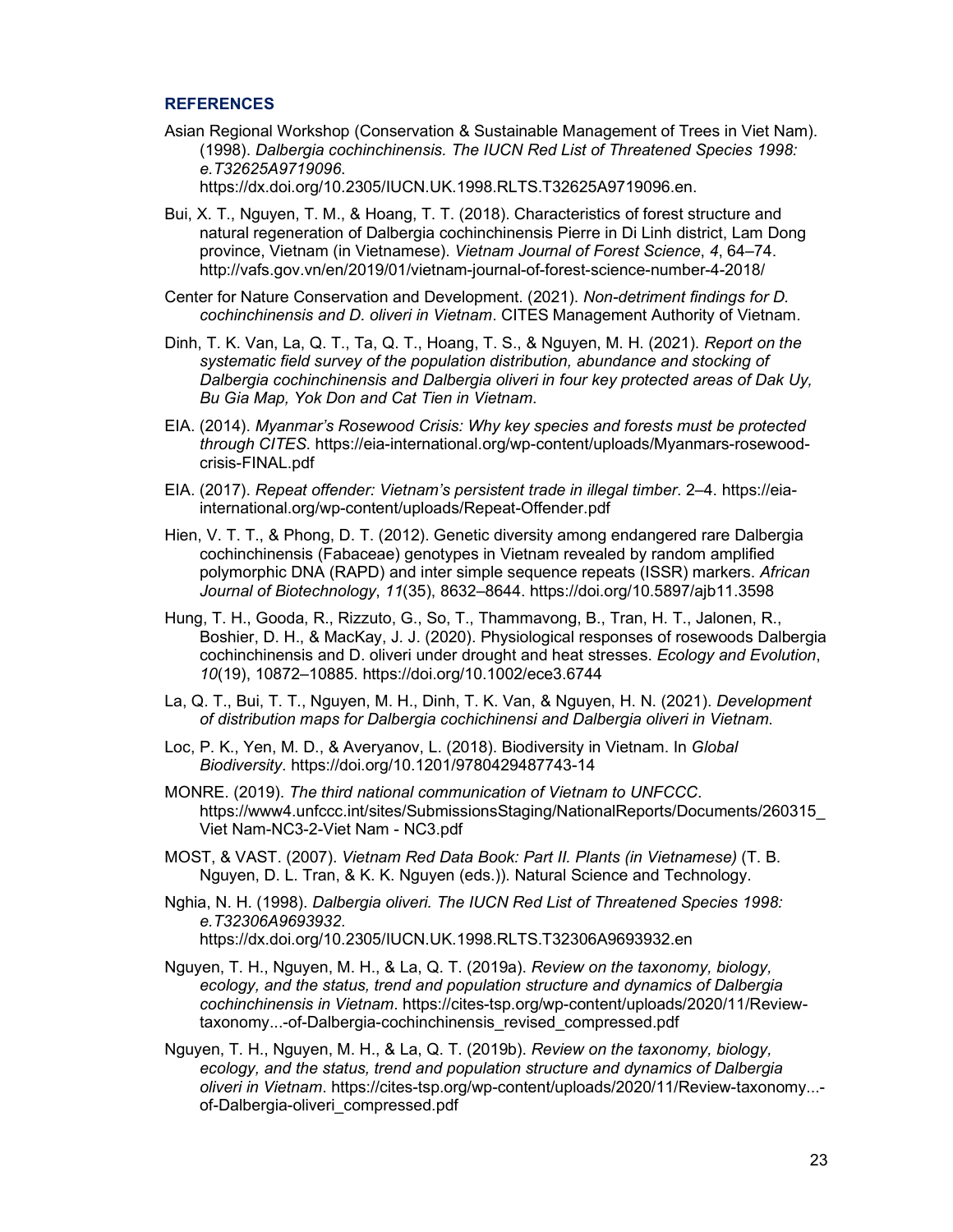- Nyi, N. K. (2014). *Myanmar timber trade and rosewood trade policies [PowerPoint slides]*. Ministry of Environmental Conservation and Forestry. https://www.forest-trends.org/wpcontent/uploads/imported/8myanmar-ppt-pdf.pdf
- Pham, T. L., Tran, H. T., & Pham, V. K. (2013). Preliminary research results on ability of sexual propagation and the growth of Dalbergia oliveri (In Vietnamese). *The 5th National Scientific Conference on Ecology and Biological Resources*, 1147–1151. http://iebr.ac.vn/database/HNTQ5/1147.pdf
- Pham, T. L., Tran, H. T., & Tran, T. B. (2011). Some biological, ecological characteristics and bioactivity of some species of Dalbergia genus in Vietnam (in Vietnamese). *The 4th National Scientific Conference on Ecology and Biological Resources*, 1201 – 1206. http://www.iebr.ac.vn/database/HNTQ4/1201.pdf
- Phong, D. T., Hien, V. T. T., Thanh, T. T. V., Van, N. T., & Binh, N. Q. (2011). Genetic diversity on the tropical rare wood species of dalbergia in vietnam revealed by intersimple sequence repeat (ISSR) markers. *African Journal of Biotechnology*, *10*(55), 11397–11408.
- Rose, M. (2014). *Non-detriment Findings in CITES (NDFs).* (Version 1.). Austrian Federal Ministry of Agriculture, Forestry, Environment and Water Management. https://cites.unia.es/cites/file.php/1/files/guide-CITES-NDFs-en.pdf
- Say, S., Chheang, D., Hort, S., Kim, S., Pang, P., & Sopheap, L. (2021). *Review of the taxonomy, biology, ecology, and the status, trend, and population structure, of D. cochinchinensis and D. oliveri in Choam Ksant district, Preah Vihear province, Cambodia*. https://cites-tsp.org/wpcontent/uploads/2021/07/CITES\_KH\_Dalbergia\_cochinchinensis\_Taxonomy-Review\_20210712A.pdf
- Say, S., Chheang, D., Kim, S., Pang, P., Hort, S., & Sopheap, L. (2021). *Systematic Survey Report of Dalbergia cochinchinensis and Dalbergia oliveri for Piloting Assessment on Sustainable Genetic Conservation in Choam Ksant district, Preah Vihear Province*. https://cites-tsp.org/wpcontent/uploads/2021/07/CITES\_KH\_Systema\_Inventory\_D\_Cochichinensis\_D\_Oliveri Report\_20210712.pdf
- UNEP-WCMC. (2018). *Report on species/country combinations selected for review by the Plants Committee following CoP17.* UNEP-WCMC, Cambridge. https://cites.org/sites/default/files/eng/com/pc/24/E-PC24-13-02-A2.pdf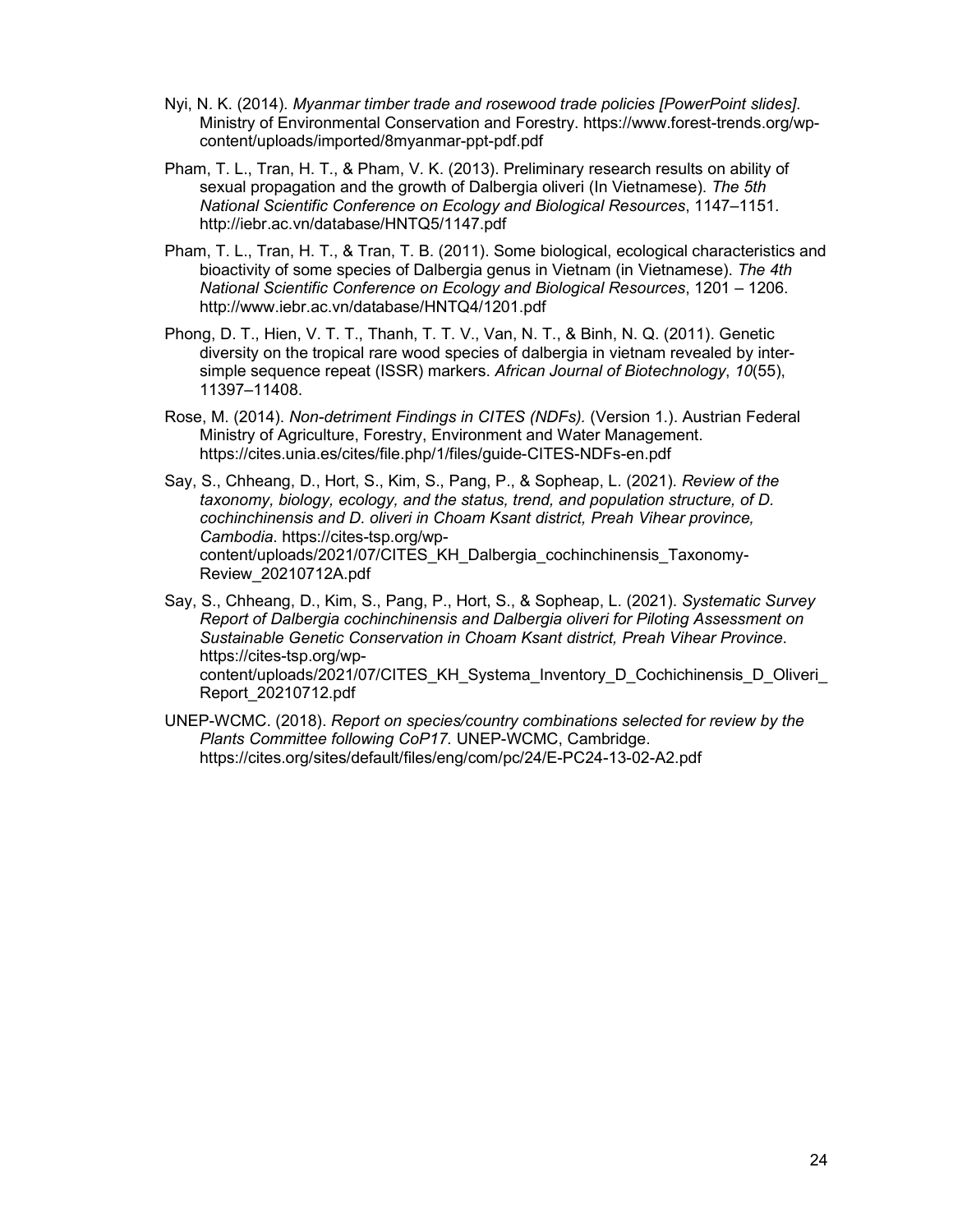| Appendix 1. List of priority projects/programs. |  |  |  |  |  |  |
|-------------------------------------------------|--|--|--|--|--|--|
|-------------------------------------------------|--|--|--|--|--|--|

| No.            | <b>Priority projects/programs</b>                                                                                                                                                        | <b>Time</b>   | Leading<br>agency              | <b>Coordination</b><br>agencies                                                                                                                                                                        |
|----------------|------------------------------------------------------------------------------------------------------------------------------------------------------------------------------------------|---------------|--------------------------------|--------------------------------------------------------------------------------------------------------------------------------------------------------------------------------------------------------|
| 1              | Conduct a comprehensive<br>survey of wild populations of<br>D. cochinchinensis and D.<br>oliveri in Vietnam to plan<br>priority conservation and<br>restoration areas                    | $2022 - 2025$ | <b>MARD</b>                    | MONRE, MOST, PPC,<br>and national and<br>international<br>conservation<br>organizations.                                                                                                               |
| $\overline{2}$ | Conduct studies and research<br>on the classification and<br>distribution of other Dalbergia<br>species in Vietnam for setting<br>up management and<br>conservation purposes.            | $2022 - 2025$ | <b>MOST</b>                    | MONRE, MARD, PPC,<br>and national and<br>international<br>conservation<br>organizations.                                                                                                               |
| 3              | Develop processes and<br>regulations on seed<br>forests/orchards, seed and<br>plantation, and forest<br>restoration with D.<br>cochinchinensis and D.<br>oliveri.                        | $2023 - 2027$ | <b>MARD</b> and<br><b>PPCs</b> | MONRE, MOST,<br>PPCs, national and<br>international<br>conservation<br>organizations, and<br>forest owners.                                                                                            |
| 4              | Research and pilot planting<br>of street trees and shade<br>trees with D. cochinchinensis,<br>D. oliveri. and other precious<br>and rare tree species in urban<br>and residential areas. | $2022 - 2030$ | <b>MARD</b> and<br><b>PPCs</b> | Local authorities,<br>Department of<br><b>Environmental Crime</b><br>Prevention Police,<br>Department of<br><b>Agriculture and Rural</b><br>Development,<br>Department of Traffic<br>and Public Works. |
| 5              | Projects for planting D.<br>cochinchinensis and D. oliveri<br>in the southern provinces.                                                                                                 | $2025 - 2035$ | MARD and<br><b>PPCs</b>        | Forest owners,<br>management boards of<br>national parks, and<br>nature reserves.                                                                                                                      |
| 6              | Community communication<br>and awareness-raising<br>program on the conservation of<br>rare and precious tree species.                                                                    | $2023 - 2030$ | MARD and<br><b>PPCs</b>        | Management boards of<br>national parks and<br>nature reserves, forest<br>owners, national and<br>international<br>conservation<br>organizations.                                                       |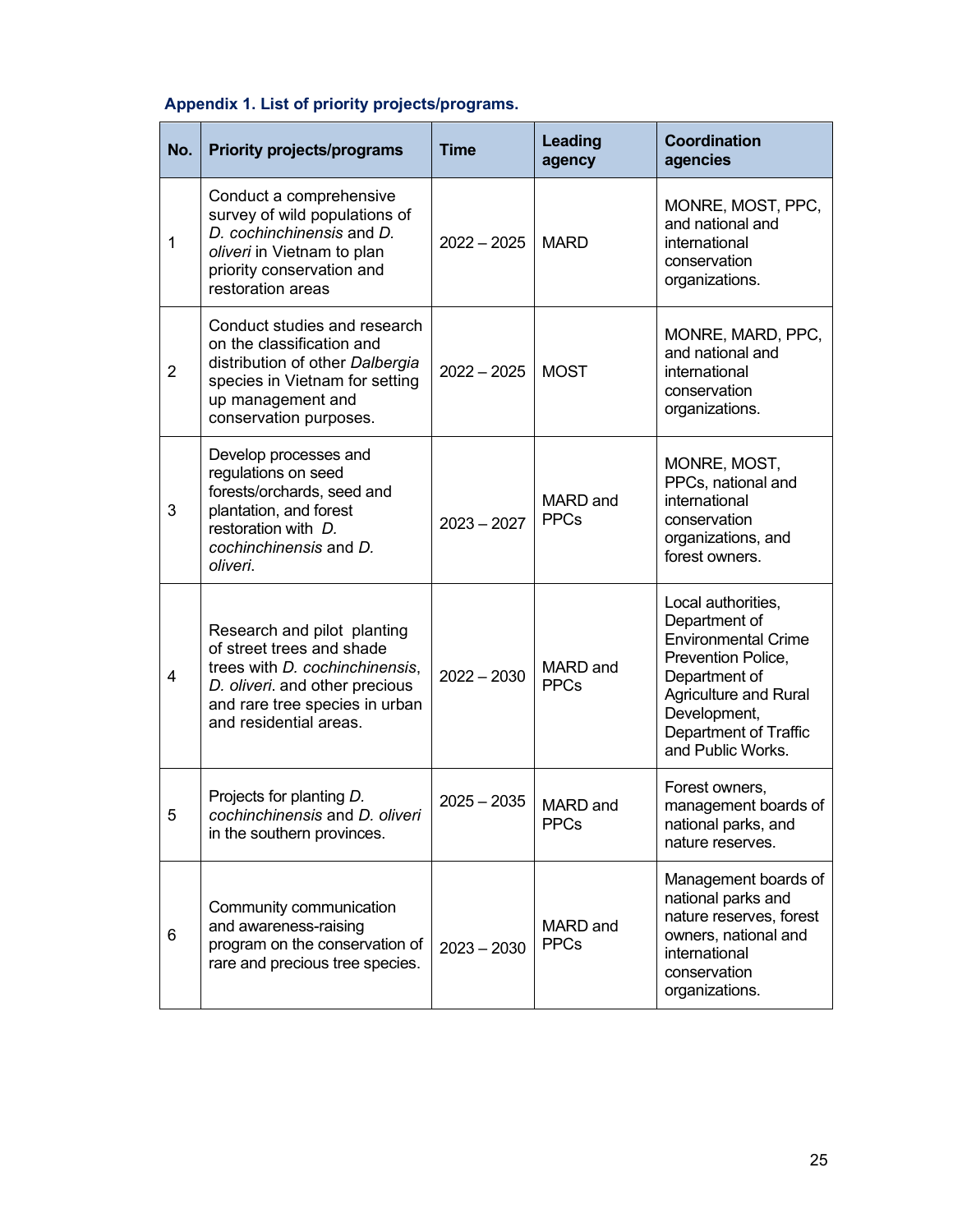

**Appendix 2. Distribution map of** *D. cochinchinensis* **and** *D. oliveri* **by districts.** 

**Note:** The confirmation of the existence of *D. cochinchinensis* in Cam Nghia and Cam Chinh communes of Cam Lo district of Quang Tri province in 2022 has not been updated into this map because the map was produced in 2021.